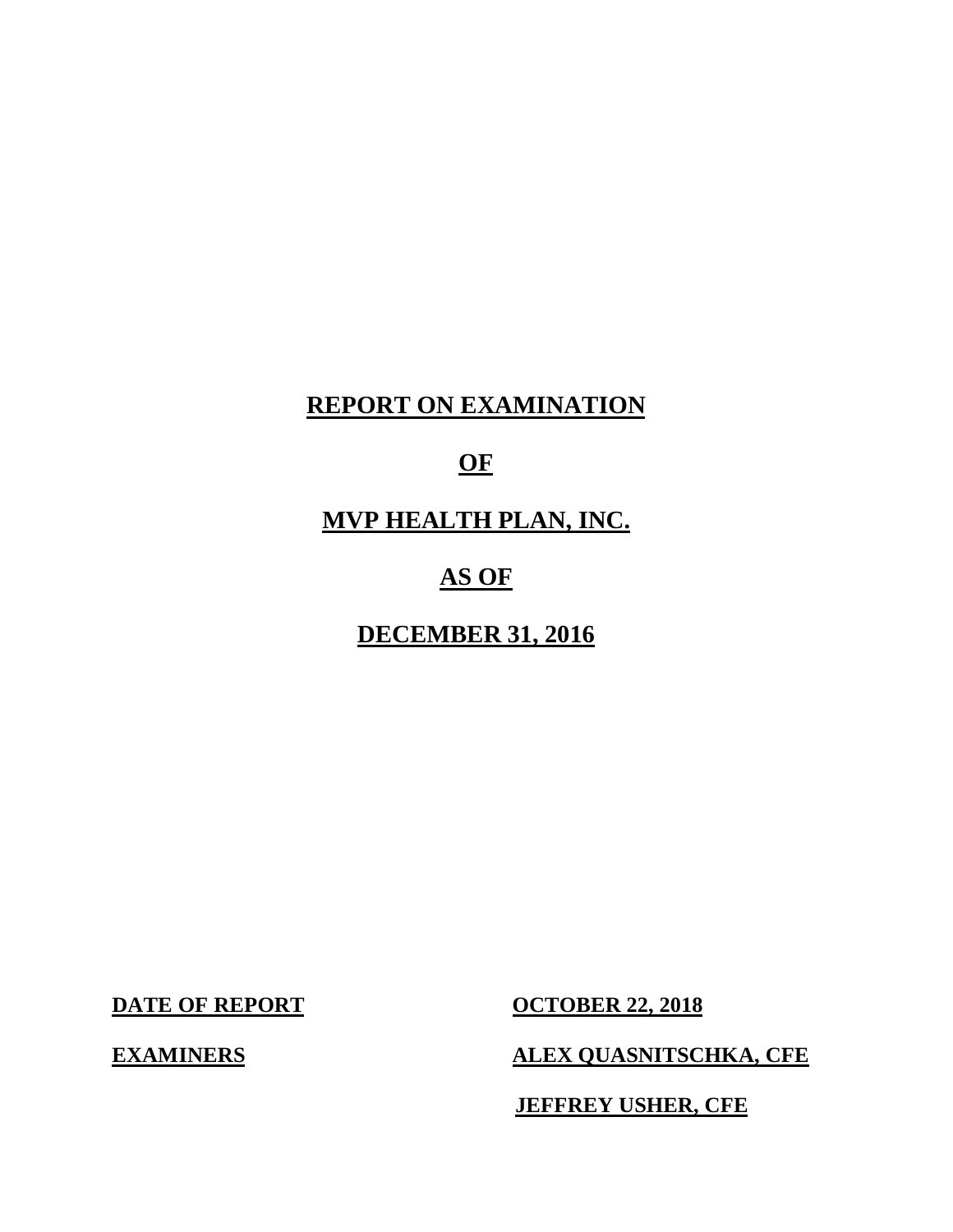## **TABLE OF CONTENTS**

# **ITEM NO.**

# **PAGE NO.**

| 1. | Scope of the examination                                                                                                                                                       | 3                         |
|----|--------------------------------------------------------------------------------------------------------------------------------------------------------------------------------|---------------------------|
| 2. | Description of the HMO                                                                                                                                                         | 5                         |
|    | Corporate governance<br>A.<br>Territory and plan of operation<br><b>B.</b><br>Reinsurance<br>$C_{\cdot}$<br>Holding company system<br>D.<br>Significant operating ratios<br>Е. | 7<br>13<br>15<br>17<br>21 |
| 3. | <b>Financial statements</b>                                                                                                                                                    | 22                        |
|    | <b>Balance</b> sheet<br>$\mathsf{A}$ .<br>Statement of revenue, expenses, and capital and<br>B.<br>surplus                                                                     | 23<br>25                  |
| 4. | Aggregate reserves and claims unpaid                                                                                                                                           | 27                        |
| 5. | Compliance with prior report on examination                                                                                                                                    | 28                        |
| 6. | Summary of comments and recommendations                                                                                                                                        | 28                        |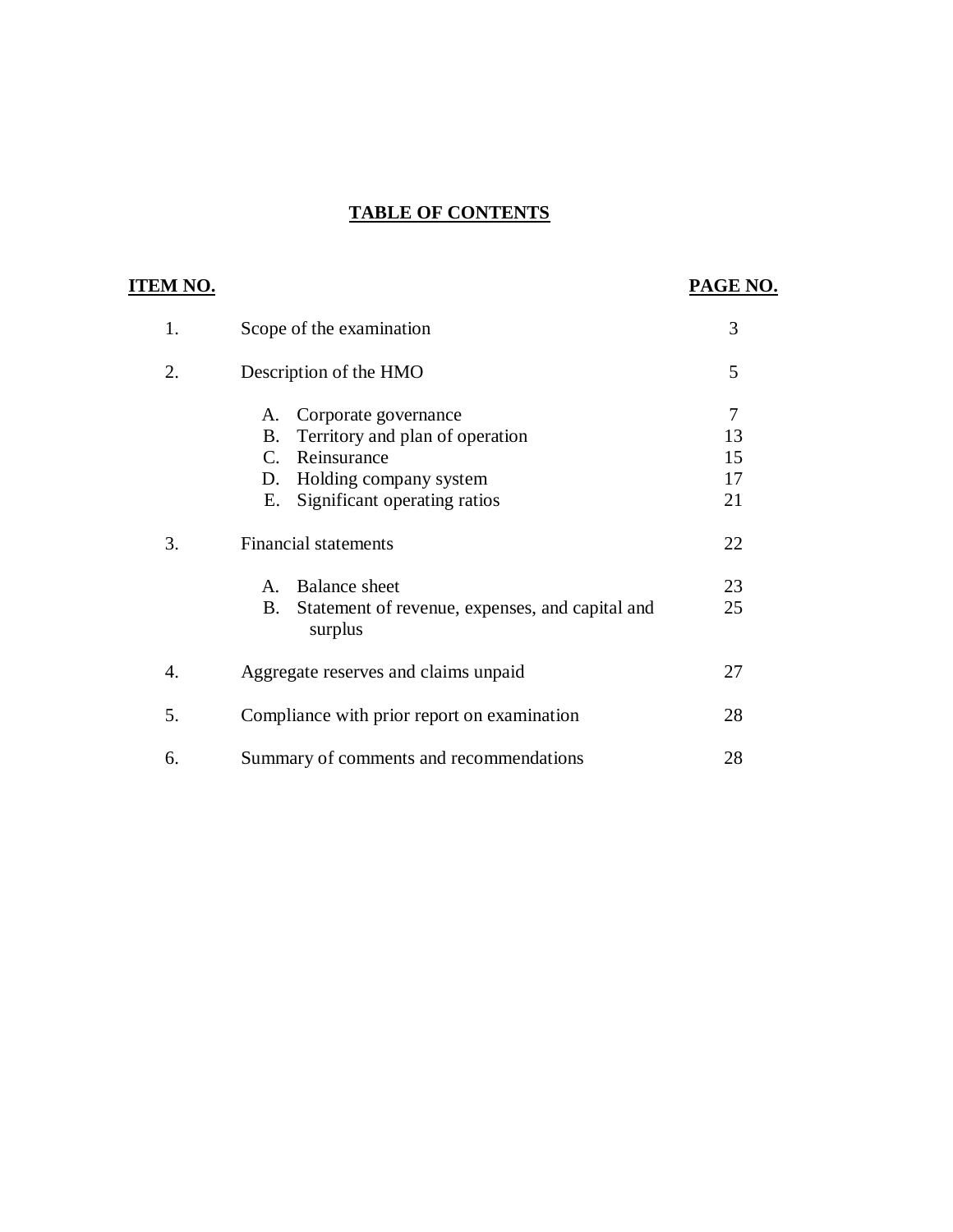

 Andrew M. Cuomo Governor Governor Maria T. Vullo

Superintendent

October 22, 2018

 Honorable Maria T. Vullo Superintendent of Financial Services Albany, New York 12257

Madam:

 Pursuant to the requirements of the New York Insurance Law and the New York State Public Health Law, and acting in accordance with the instructions contained in Appointment Number 31753, dated April 6, 2018, attached hereto, we have made an examination into the condition and affairs of MVP Health Plan, Inc., a not-for-profit health maintenance organization ("HMO") issued a certificate of authority by the New York State Department of Health ("NYSDOH") under the provisions of Article 44 of the New York Public Health Law, as of December 31, 2016. The following report is respectfully submitted thereon.

 The examination was conducted at the administrative office of MVP Health Care, Inc., the ultimate parent of MVP Health Plan, Inc., located at 625 State Street, Schenectady, New York.

 Wherever the designations "MVPHP" or the "HMO" appear herein, without qualification, they should be understood to indicate MVP Health Plan, Inc. Wherever the designation the "MVP Companies" appears herein, without qualification, it should be understood to indicate MVP Health Plan, Inc., MVP Health Insurance Company and MVP Health Services Corp., collectively.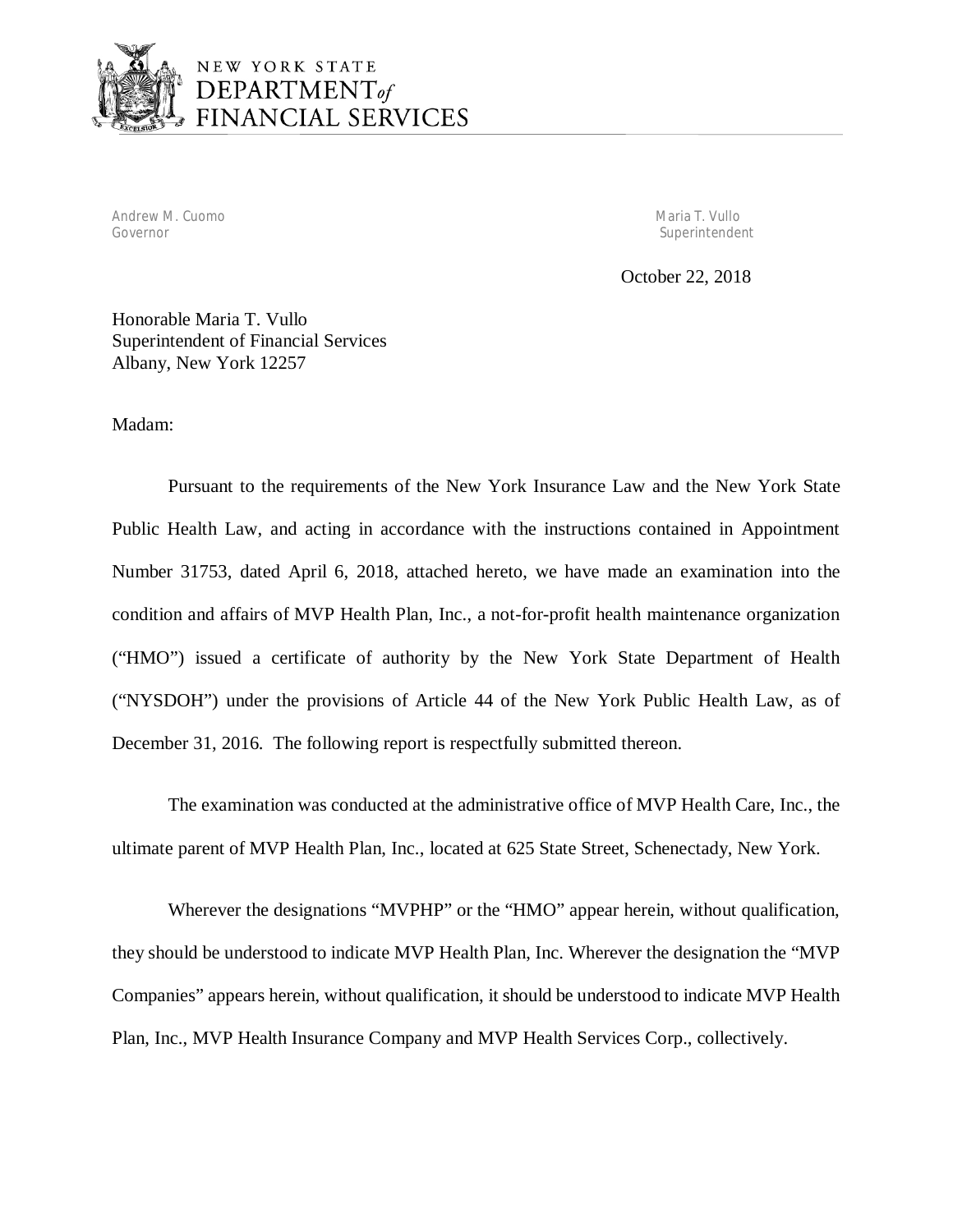Wherever the designation "MVP" appears herein, without qualification, it should be understood to indicate MVP Health Care, Inc., the ultimate parent of the MVP Companies. Wherever the designation the "Department" appears herein, without qualification, it should be understood to indicate the New York State Department of Financial Services.

 A separate Medical Loss Ratio ("MLR") examination of MVPHP was conducted as of December 31, 2016, to assess compliance with the requirements of Title 45 of the Code of Federal Regulations, Part 158, which implements section 2718 of the Public Health Service Act. A separate report will be submitted thereon.

 Concurrent financial and MLR examinations were made of MVP Health Insurance Company ("MVPHIC"), a New York for-profit insurance company licensed pursuant to the provisions of Article 42 of New York Insurance Law and MVP Health Services Corp. ("MVPHSC"), a not-for-profit corporation licensed pursuant to the provisions of Article 43 of New York Insurance Law. These two companies are affiliates within the MVP holding company system as detailed herein. Separate reports thereon have been submitted for each of the above entities.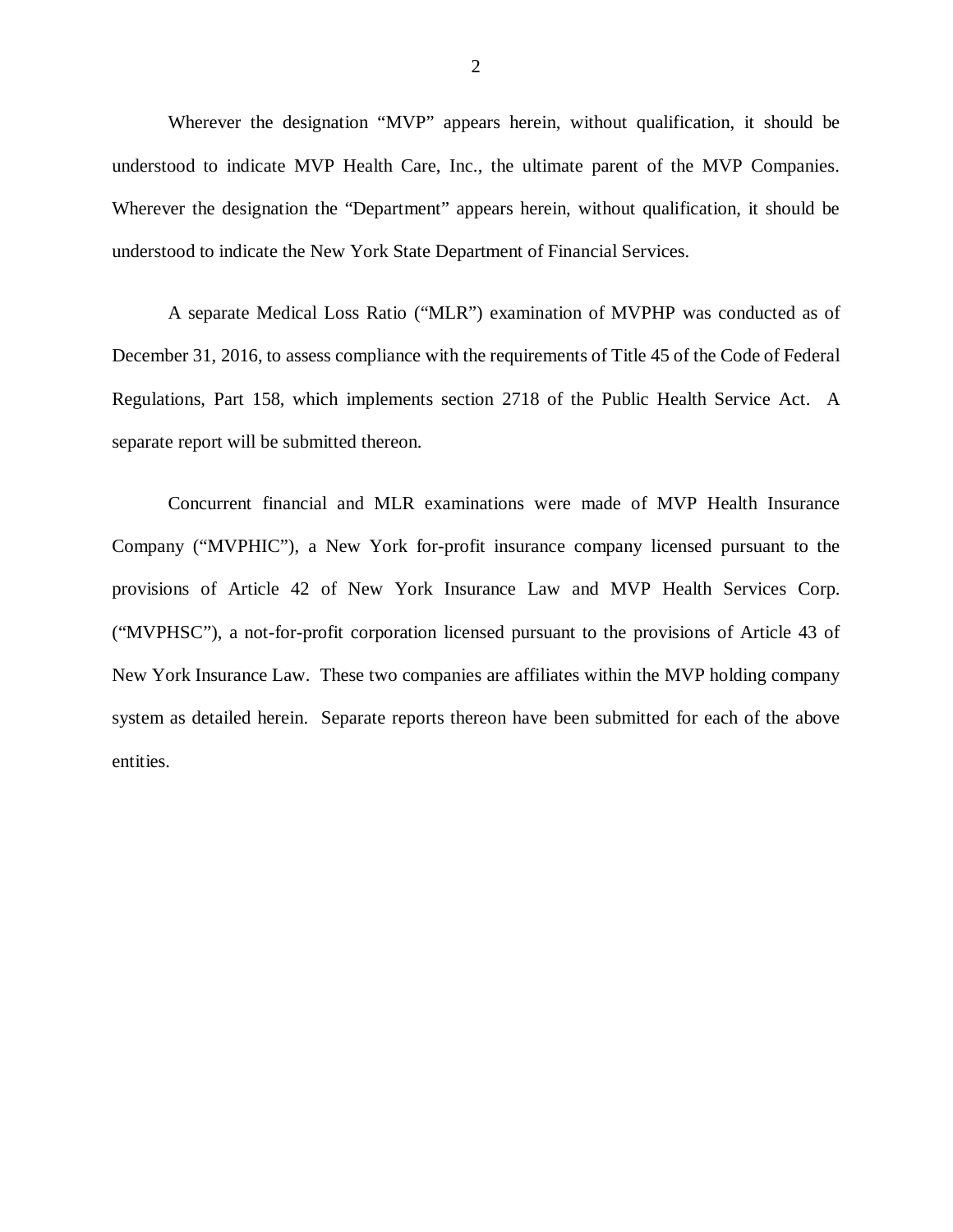#### **1. SCOPE OF EXAMINATION**

<span id="page-4-0"></span> examination of the HMO was a financial examination as defined in the National Association of Insurance Commissioners ("NAIC") *Financial Condition Examiners Handbook, 2017 Edition* (the "Handbook") and covered the three-year period from January 1, 2014 through December 31, 2016. The examination was conducted observing the guidelines and procedures in the Handbook. Where deemed appropriate by the examiners, transactions occurring subsequent to December 31, 2016 were also reviewed. The prior examination of the HMO was conducted as of December 31, 2013. This

 of the Handbook, which provides guidance for the establishment of an examination plan based on the examiners' assessment of risk in the HMO's operations and utilizes that evaluation in formulating the nature and extent of the examination. The examiners planned and performed the examination to evaluate the HMO's current financial condition, as well as to identify prospective risks that may threaten the future solvency of MVPHP. The examination was conducted on a risk-focused basis in accordance with the provisions

 assessed the internal control systems and procedures used to mitigate those risks. The examination also included an assessment of the principles used and significant estimates made by management, an evaluation of the overall financial statement presentation, and determined management's compliance with the Department's statutes and guidelines, Statutory Accounting Principles, as adopted by the Department, and NAIC annual statement instructions. The examiners identified key processes, assessed the risks within those processes, and

 Information concerning the HMO's organizational structure, business approach, and control environment was utilized to develop the examination approach. The examination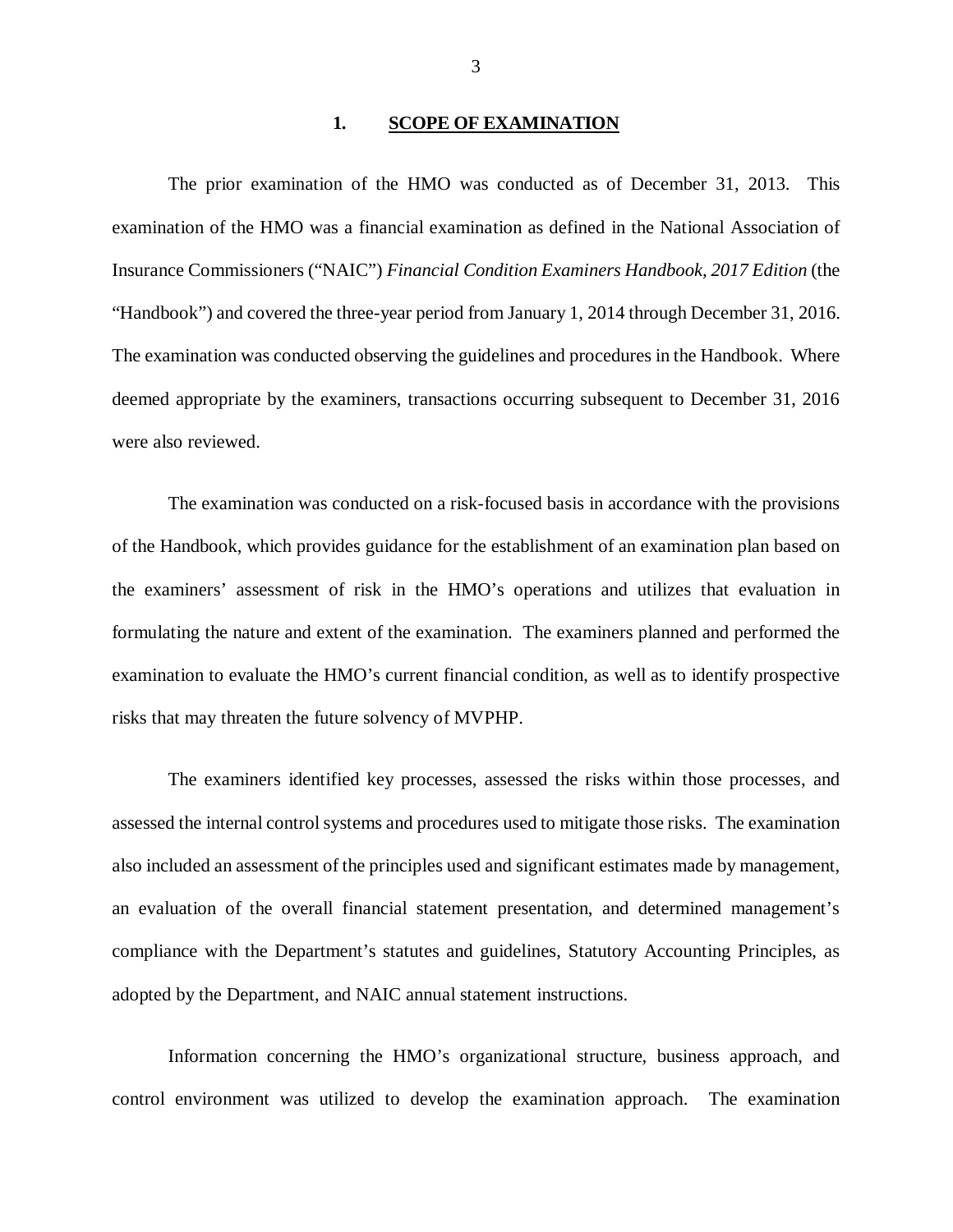evaluated the HMO's risks and management activities in accordance with the NAIC's nine branded risk categories. These categories are as follows:

- Pricing/Underwriting
- Reserving
- Operational
- Strategic
- Credit
- Market
- Liquidity
- Legal
- Reputational

The examination also evaluated MVPHP's critical risk categories in accordance with the

NAIC's ten critical risk categories. These categories are as follows:

- Valuation/Impairment of Complex or Subjectively Valued Invested Assets
- Liquidity Considerations
- Appropriateness of Investment Portfolio and Strategy
- Appropriateness/Adequacy of Reinsurance Program
- Reinsurance Reporting and Collectability
- Underwriting and Pricing Strategy/Quality
- Reserve Data
- Reserve Adequacy
- Related Party/Holding Company Considerations
- Capital Management

 The HMO was audited annually during the years covered by this examination. For the year ended 2014, MVPHP utilized PricewaterhouseCoopers, LLP ("PwC") as its external auditor. For the years 2015 through 2016 and subsequent, MVPHP was audited by the accounting firm KPMG, LLP ("KPMG"). The HMO received an unqualified opinion in each of those years. Certain audit work papers of KPMG were reviewed and relied upon in conjunction with this examination. A review was also made of the ultimate parent's corporate governance structure, which included its Internal Audit function and Enterprise Risk Management program, as they relate to the HMO.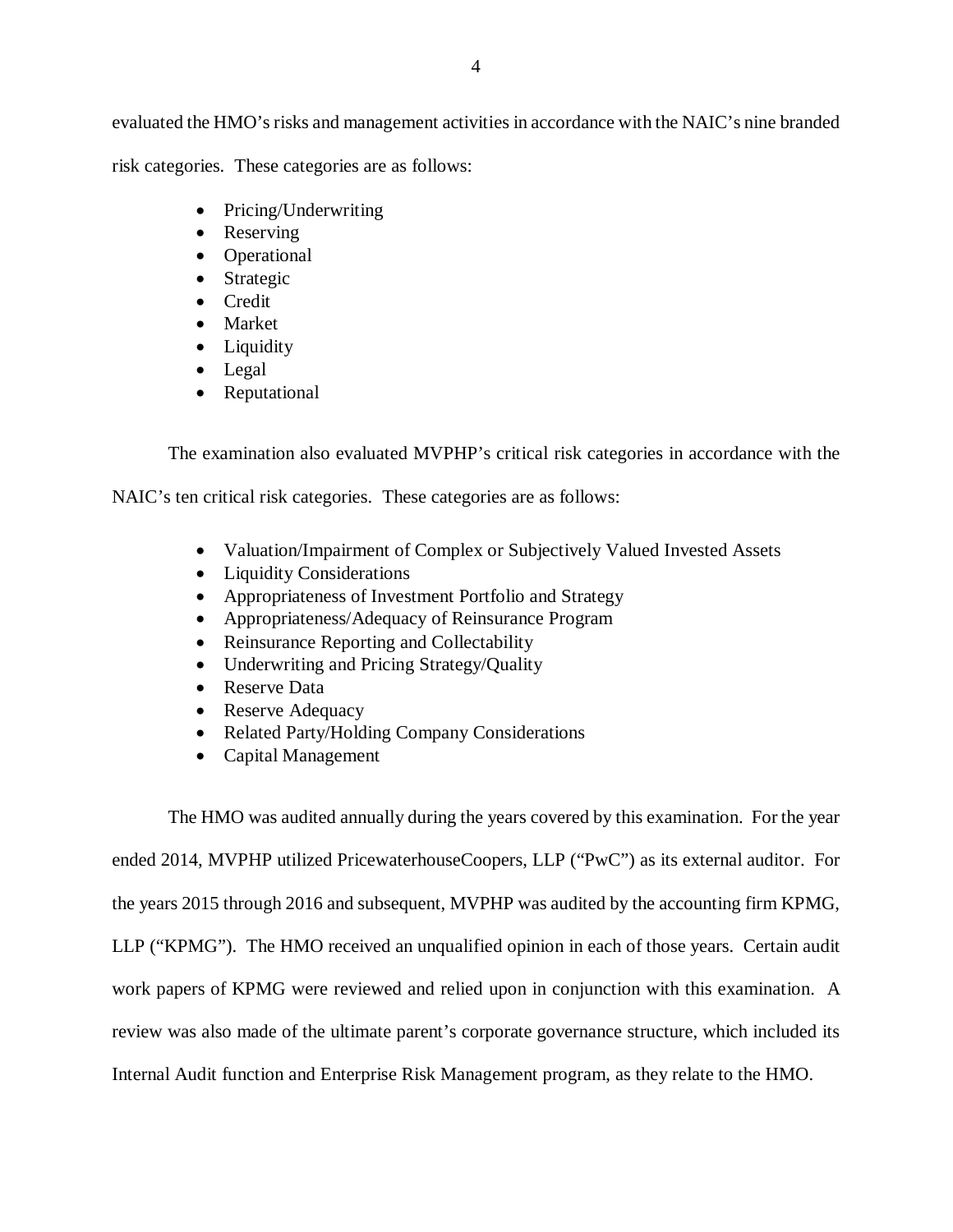<span id="page-6-0"></span> A review was made of the HMO's compliance with the provisions of Insurance Regulation 118 (11 NYCRR 89), "Audited Financial Statements." This regulation is based on the Model Audit Rule ("MAR"), as established by the NAIC, and all references to MAR within this report may be interpreted as reference to Insurance Regulation 118. Additionally, as part of this examination and in accordance with the provisions of the Handbook, a review was made of MVP's computer systems and operations that support MVPHP, on a risk-focused basis.

 This report on examination is confined to financial statements and comments on those matters which involve departures from laws, regulations or rules, or which require explanation or description.

#### **2. DESCRIPTION OF THE HMO**

 MVP Health Plan, Inc. is a New York State not-for-profit health maintenance organization incorporated on July 30, 1982, pursuant to Section 402 of the New York Not-For-Profit Corporation Law, for the purpose of operating as a health maintenance organization, as such term is defined in Article 44 of the New York Public Health Law, to deliver health care services in New York and Vermont. MVPHP received its Certificate of Authority from the New York State Department of Health ("NYSDOH") on June 1, 1983. The HMO's incorporators were the board of directors of the Schenectady County Foundation for Medical Care, Inc., a non-profit physicians' association. Simultaneous with the incorporation of the HMO, the incorporators formed Mohawk Valley Medical Associates, Inc., a non-profit independent practice association ("IPA"), pursuant to Section 402 of the New York Not-For-Profit Corporation Law.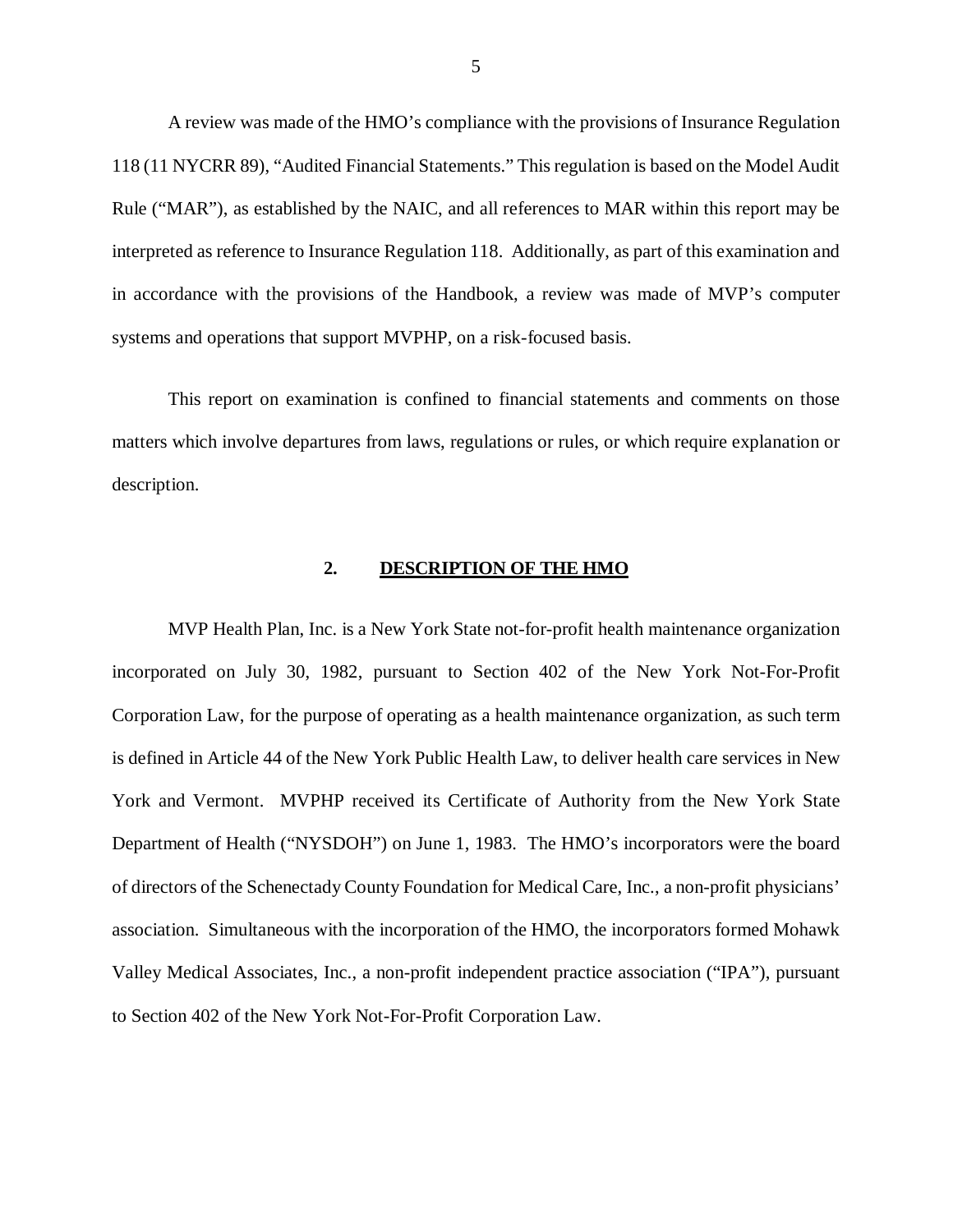MVP Health Plan, Inc. is an IPA model HMO. On March 8, 1982, the HMO and Mohawk Valley Medical Associates, Inc. contracted, through an "Independent Practice Association Service Agreement" to work together to provide for the administration of a comprehensive prepaid program of health care and for the delivery of health services. Subsequently, the HMO made similar arrangements with other independent practice associations to achieve the same goal. These arrangements are detailed further under the "Territory and Plan of Operation" section of this report.

 On August 30, 2013, the NYSDOH approved MVPHP's request to acquire Hudson Health Plan, Inc. ("HHP"). The Department had issued a non-objection letter to the NYSDOH on August 29, 2013, relative to this acquisition. MVPHP is the sole corporate member of Hudson Health Plan, Inc. a Tarrytown, New York based Medicaid managed care organization.

 MVPHP maintained the following Surplus Note Agreements ("Executed Loan Agreement") with affiliates pursuant to Section 1307 of the New York Insurance Law during the examination period:

- 1. Per the executed loan agreement dated December 23, 2009, MVPHP issued a Surplus Note to MVPHIC in the amount of \$47 million. The loan was approved by the Department on December 23, 2009. On February 23, 2016, MVPHIC received approval from the Department to repay the loan principal of \$47 million and total accrued interest in the amount of \$1,036,704. The repayment occurred on March 23, 2016.
- 2. Per the executed loan agreement dated December 31, 2014, MVPHP issued a Surplus Note to MVPHSC in the amount of \$40 million. NYSDOH Regulation 10 NYCRR §98-1.11(b), requires Article 44 MCOs to obtain approval from the NYSDOH and the Department. The loan was approved by the Department on December 23, 2014. The NYSDOH approved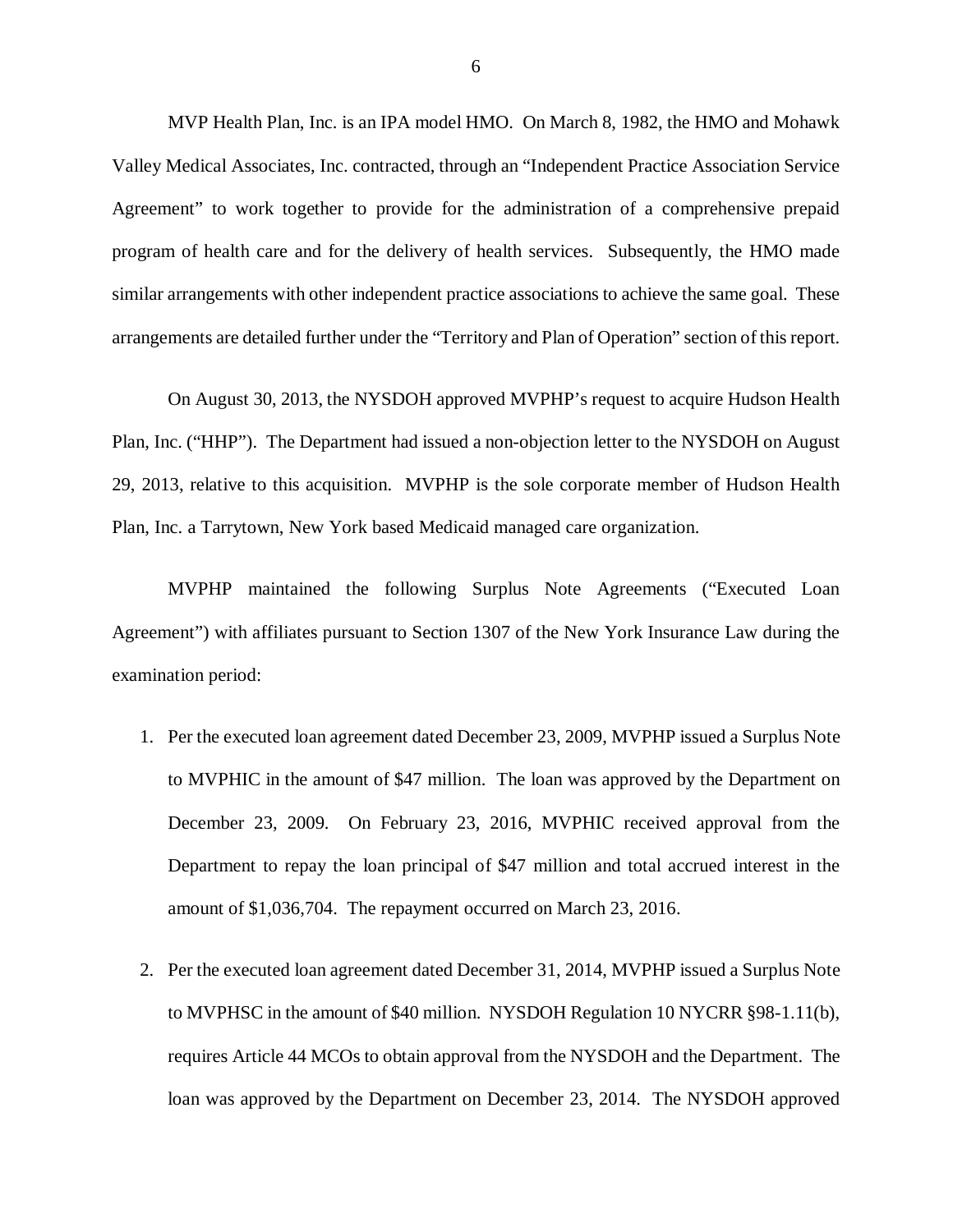<span id="page-8-0"></span> the loan on December 24, 2014. MVPHP's net worth after the requested loan exceeded 12.5% of the HMO's annual net premium income as required by 10 NYCRR §98-  $1.11(b)(1)$ .

1.11(b)(1).<br>3. On February 23, 2016, the Department approved MVPHP's request to issue a \$35 million note payable to MVPHSC. The NYSDOH approved the loan on February 24, 2016. The loan payment was completed on March 24, 2016. MVPHP's estimated surplus continued to meet or exceed 12.5% of annual net premium income, as required by NYSDOH Regulation 10 NYCRR §98-1.11(b)(1).

 Under the provisions of Part 98-1.11(f) of the Administrative Rules and Regulations of NYSDOH 10 NYCRR 98-1.11(f), each health maintenance organization initiating operations under the authority of Article 44 of the New York State Public Health Law shall establish a deposit in the form of an escrow account for the protection of enrollees, in an amount equal to the greater of five percent of the estimated expenditures for health care services for the year or \$100,000. As of December 31, 2016, the HMO has expenditures for health care services in the amount \$2,266,208,113 and an escrow deposit requirement of \$111,279,738. Pursuant to the provisions of 10 NYCRR 98-1.11(f) of the Administrative Rules and Regulations of the New York State Department of Health, the HMO had established an escrow account in the amount of \$115,826,512 (book/adjusted carrying value), as of December 31, 2016.

#### A. Corporate Governance

 Pursuant to the HMO's Certificate of Incorporation and by-laws, management of the HMO is to be vested in a board of directors (the "Board") consisting of not less than eleven (11) and not more than fourteen (14) directors. As required by Part 98-1.11(g) of the Administrative Rules and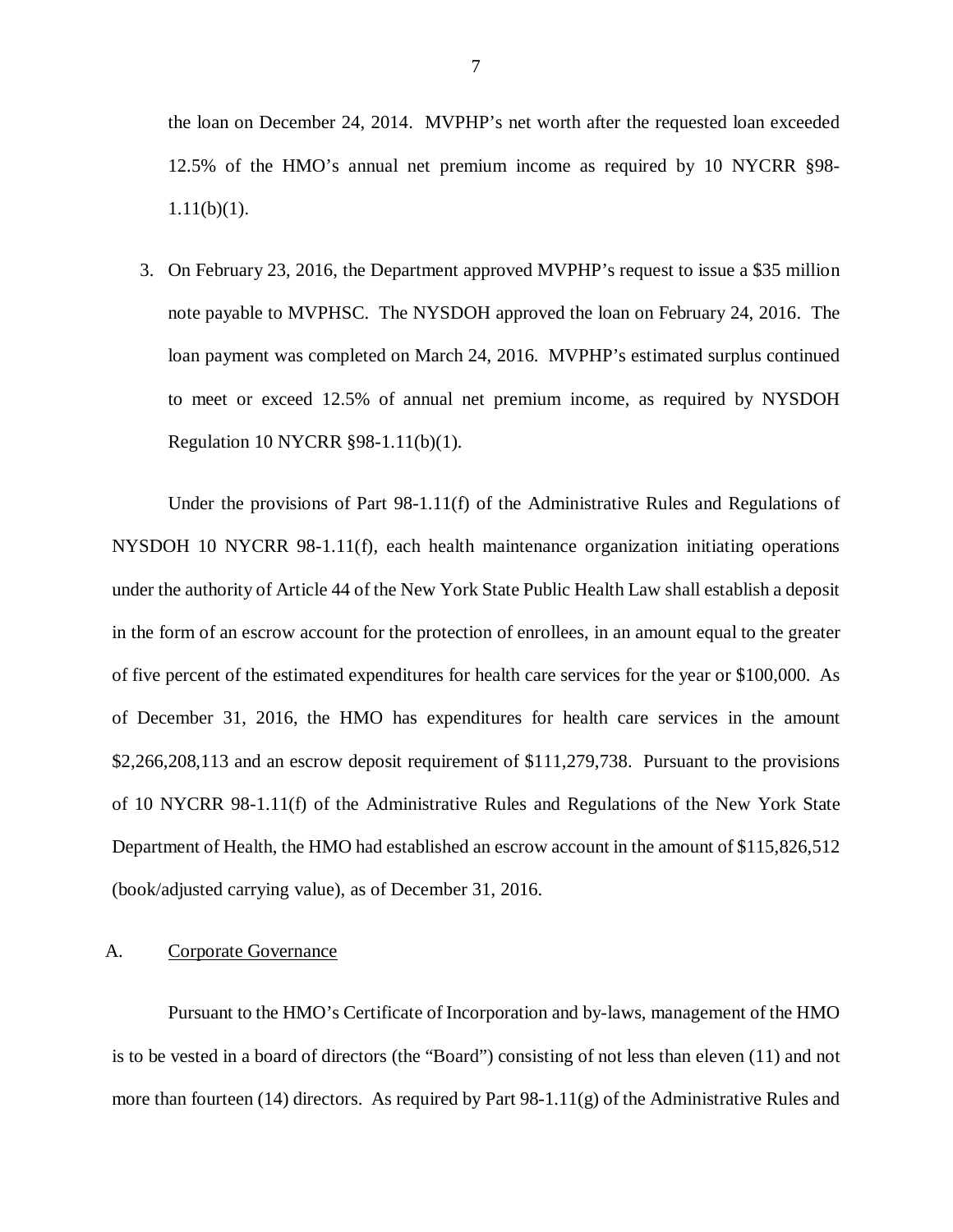Regulations of the NYSDOH 10 NYCRR 98-1.11(g), a minimum of twenty percent (20%) of the Board of Directors of the HMO must be comprised of enrollee representatives, and at least one- third (1/3) shall be persons who reside in New York State. As of examination date, the MVPHP Board was comprised of eleven (11) independent directors.

 As of December 31, 2016, the Board and their principal business affiliation were as follows:

Provider Representatives

 Richard Joseph D'Ascoli, M.D. Niskayuna, NY

 Ernest Levy, M.D. Cooperstown, NY

 Michael Schneider, M.D. Rochester, NY

 David Spalding Pratt, M.D., MPH Rexford, NY

Enrollee Representatives\*

Burt Danovitz, Ph.D. Utica, NY

Alan Paul Goldberg (Vice Chair) First Albany Securities, Albany, NY Albany, NY Retired President & CEO

Karen Brown Johnson (Chair) Proctors Theater Schenectady, NY

William Reddy Rochester, NY Retired

Name and Residence **Principal Business** Affiliation

 Physician, Ortho NY

Physician, Self-employed

 University of Rochester Medical Faculty Group, Physician

 Medical Consultant, Self-employed

Burt Danovitz, Ph.D. Retired Executive Director and CEO, Utica, NY Resource Center for Independent Living

First Albany Securities,

**Proctors Theater** Director Fund Raising

William Reddy **Veterans Outreach Center**, Inc.,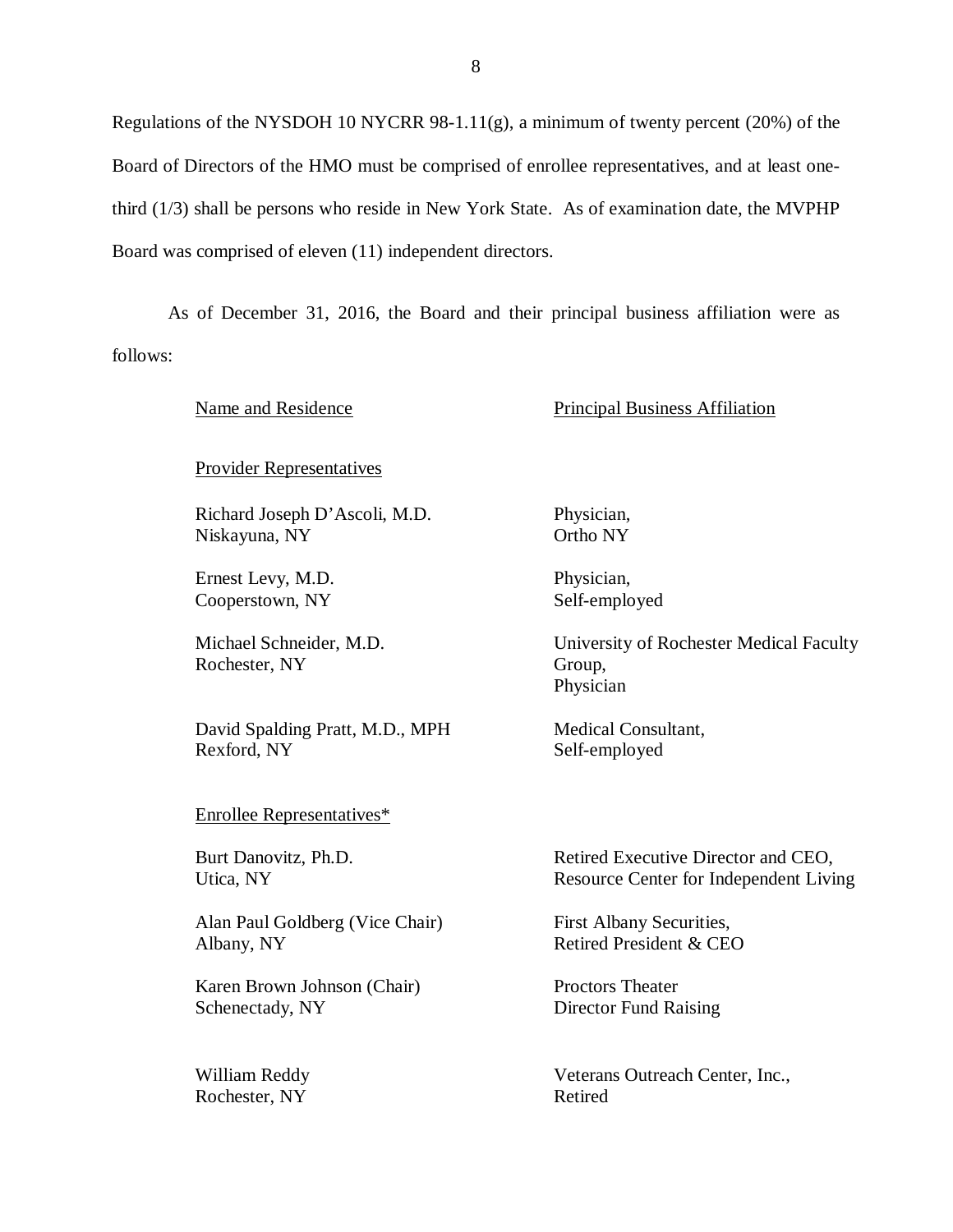| Name and Residence                         | <b>Principal Business Affiliation</b>                                   |
|--------------------------------------------|-------------------------------------------------------------------------|
| <b>Community Representatives</b>           |                                                                         |
| Wallace Altes                              | Self-employed,                                                          |
| Troy, NY                                   | Consultant                                                              |
| Michael Copeland                           | Alstom Signaling, Inc.,                                                 |
| Rochester, NY                              | Human Resource Manager                                                  |
| Lindsay Carroll Farrell                    | Open Door Family Medical Center,                                        |
| Ossining, NY                               | President                                                               |
| Meng-Ling Hsiao, Ph.D                      | GE Power & Water,                                                       |
| Schenectady, NY                            | <b>Executive Chief Engineer</b>                                         |
| <b>Arthur Joel Roth</b><br>Loudonville, NY | Tax consultant                                                          |
| Debbie Lynn Sydow, Ph.D.<br>Abington, VA   | Richard Bland College of William &<br>Mary Petersburg, VA,<br>President |

\*Enrollee representative per Part  $98-1.11(g)$  of the Administrative Rules and Regulations of the Department of Health. The composition of the Board meets the requirements of 10 NYCRR 98-1.11(g) as of 12/31/16.

The Board met at least four times during each calendar year within the examination period.

 A review of the Board's meeting minutes held during the examination period revealed that the meetings were generally well attended, with all members attending at least one-half of the meetings they were eligible to attend with the exception of one Board member. That Board member retired

in 2016.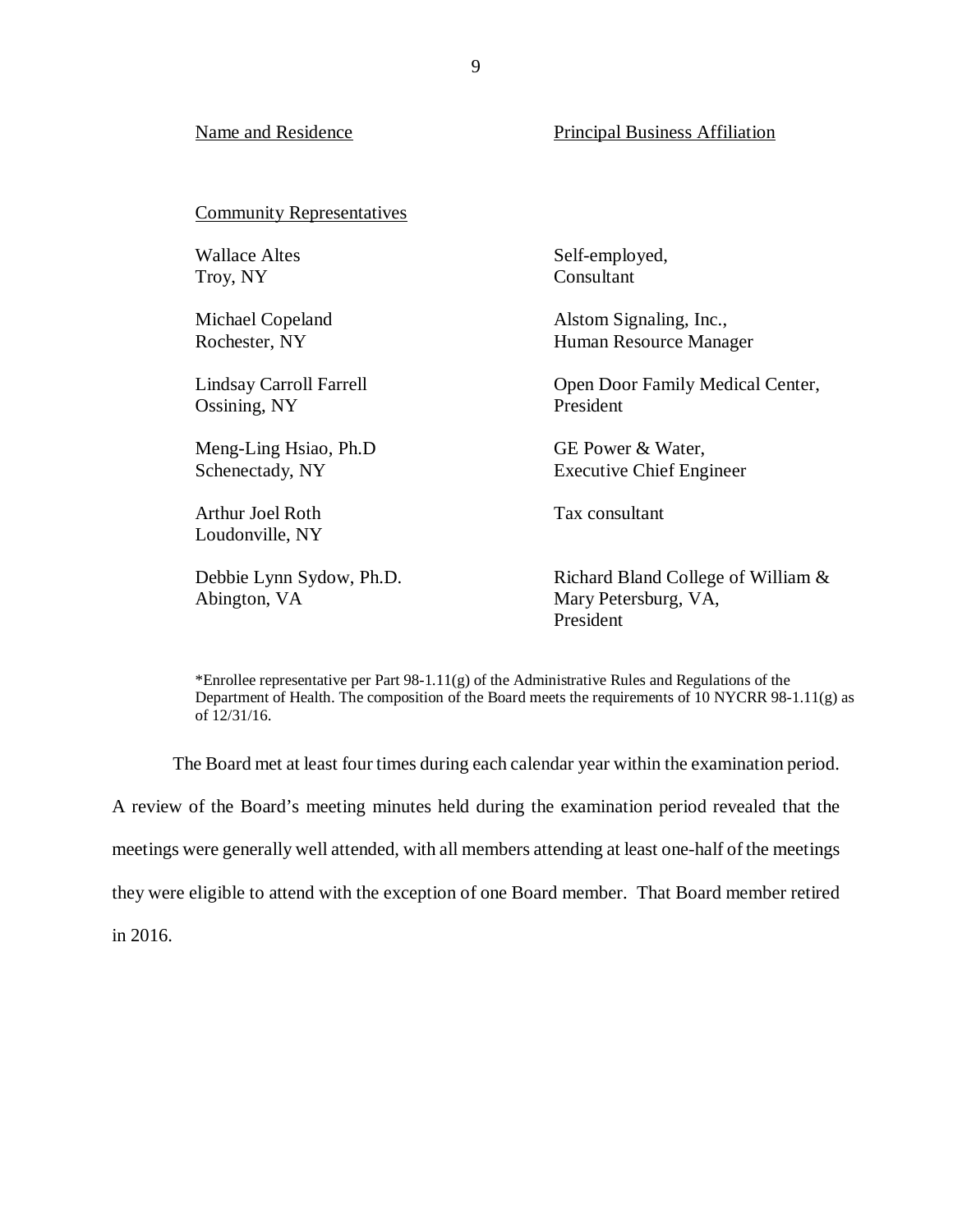The principal officers of the HMO as of December 31, 2016 were as follows:

| Name                            | Title                                 |
|---------------------------------|---------------------------------------|
| Denise Verfenstein Gonick, Esq. | President and Chief Executive Officer |
| Dawn Kristen Jablonski, Esq.    | Secretary                             |
| Karla Ann Austen                | Treasurer and Chief Financial Officer |

#### **Enterprise Risk Management**

 it relates to Enterprise Risk Management ("ERM") and Own Risk Solvency Assessment ("ORSA"). The HMO has a formal ERM framework with defined risk appetites and tolerances for proactively addressing and mitigating risks, including prospective business risks. Exhibit M of the Handbook (*Understanding the Corporate Governance Structure*) was utilized by the examiners as guidance for assessing corporate governance. Overall, it was determined that MVPHP's Board and key executives maintain an effective control environment. The HMO is required to be compliant with Insurance Regulation 203 (11 NYCRR 82) as

 policy issues within the health insurance industry and those facing MVP and all of its affiliates. As issues are identified, MVP establishes leadership teams to gain an understanding of the impact on the MVP Companies. These leadership teams are developed to provide recommendations to the members of the executive team which have the responsibility for MVP's strategy on emerging In addition, MVP has established a government affairs department to address emerging issues.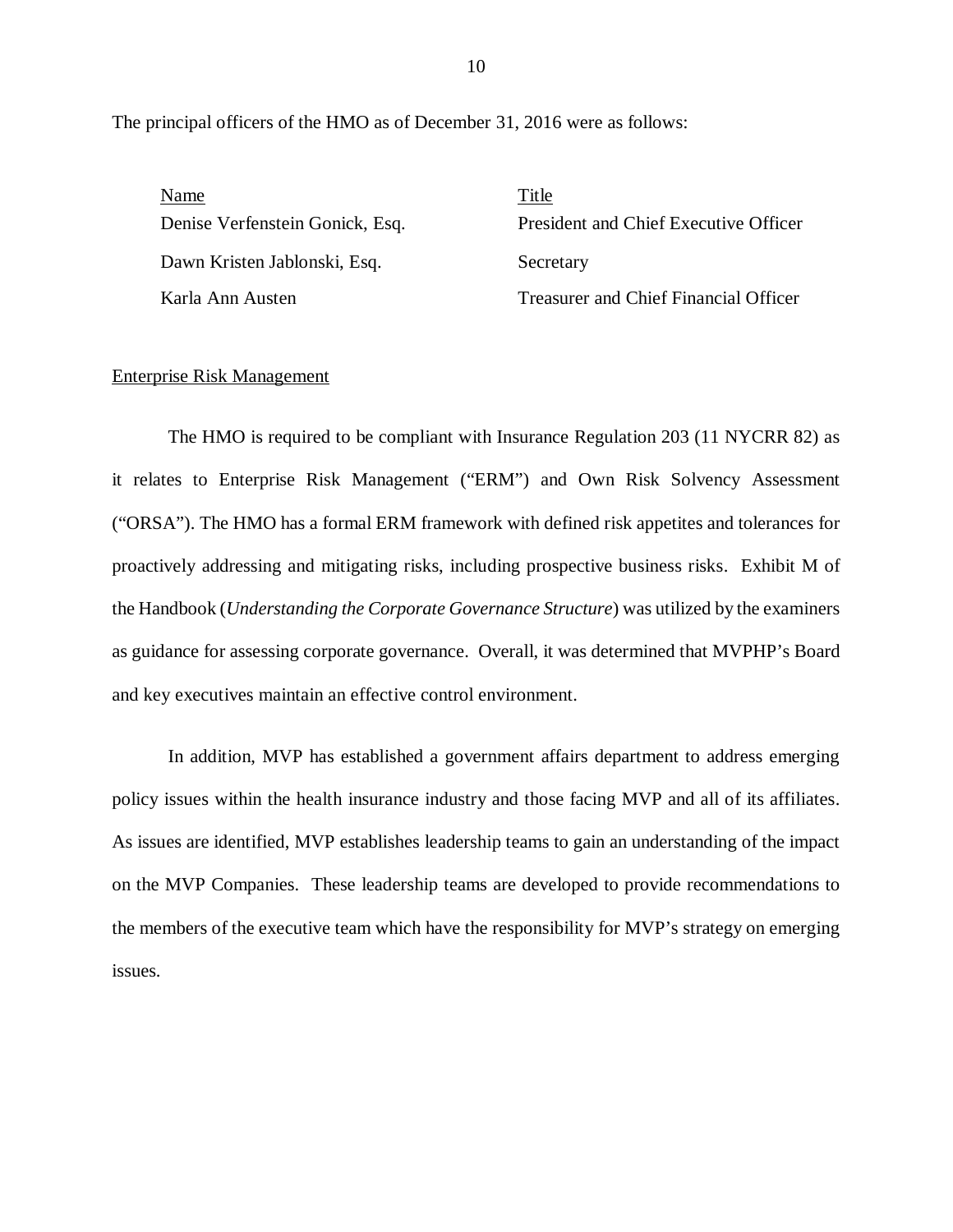#### Information Technology ("IT")

 MVP and its subsidiaries have more than 700,000 members across the states of New York and Vermont. MVP manages and maintains a set of computerized application systems to support the HMO's business processes. MVP has primary and secondary data centers. MVP has hardware located in facilities within the state of Vermont. In addition, MVP has a contract for recovery services for its primary facility.

 The examination encompassed a review of the controls for financially significant applications, systems and infrastructure. The IT portion of the examination was performed in accordance with the Handbook and utilized applicable procedures found in Exhibit C – *Evaluation of Controls in Information Technology* – of the Handbook.

 Controls for financially significant applications, systems, and underlying infrastructure in each of the NAIC Exhibit C Information Technology Work Program areas listed below represent the framework for the scope of this examination. The following control areas were reviewed:

- Align, Plan and Organize;
- Build, Acquire and Implement;
- Deliver, Service and Support; and
- Monitor, Evaluate, and Assess.

 Overall, the IT examination team concluded that MVP's IT General Controls ("ITGCs") are "Effective," resulting in the conclusion that ITGCs are reliable for the purposes of this financial examination. IT review conclusions were based on inquiry, observation, inspection of documentation, independent research and a review of third-party workpapers.

 The IT examination team assessed MVPHP's compliance with the provision of the Financial Services Regulation Part 500 (23 NYCRR 500) - Cybersecurity Requirements for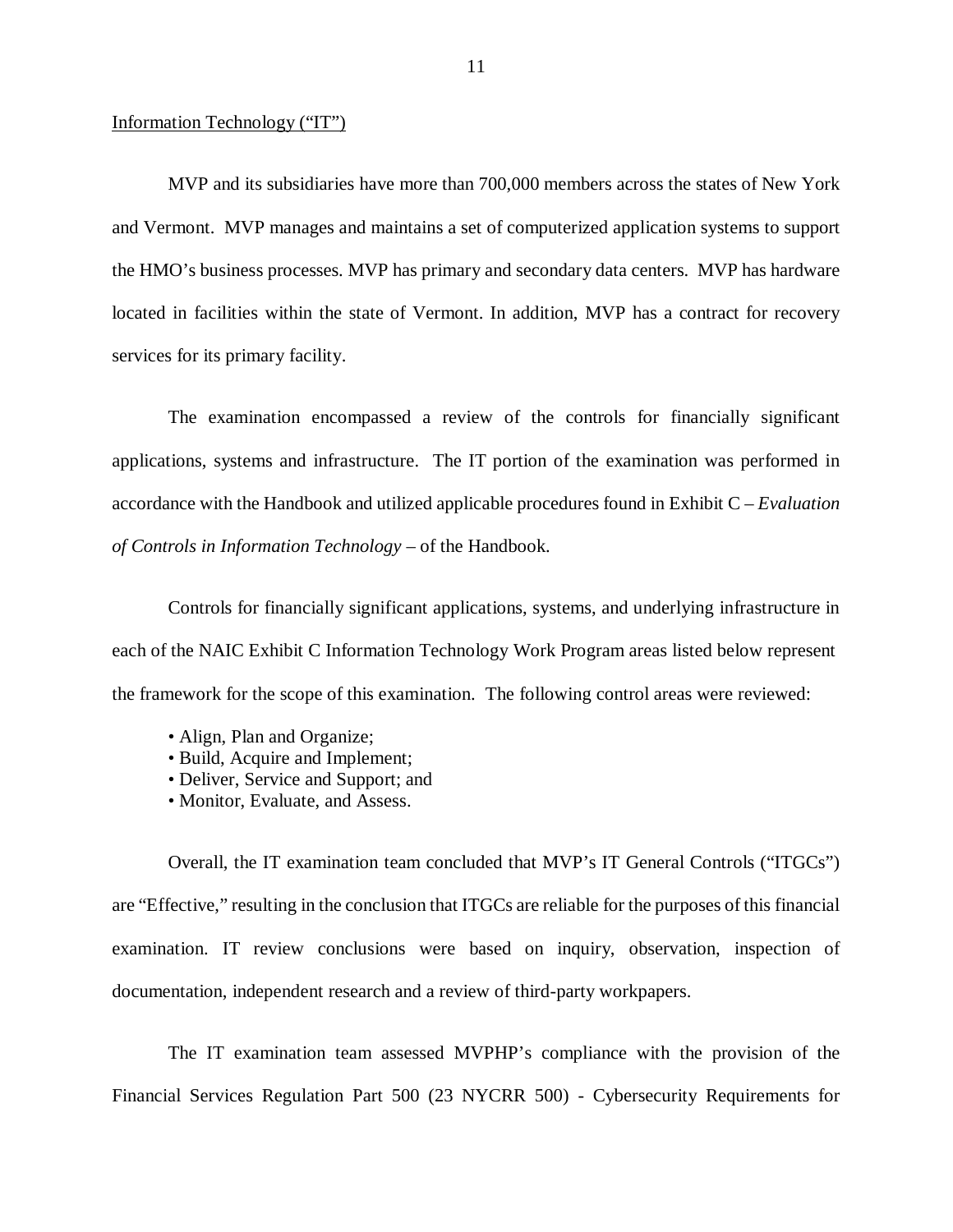Financial Services Companies. MVPHP appears to be in compliance with the sections of the New York Cybersecurity Regulation that have already taken effect through March 2018, and they appear to be ready for the remaining sections as they come due. This conclusion was based on a review of the responses provided by MVP to the Department's Cybersecurity letter, review of prior third-party control assessments, inspection of documentation, observation, and management interviews.

#### Internal Audit Department

 MVP, the ultimate parent, established an Internal Audit Department ("IAD") function, which is independent of management, to serve all the subsidiaries and affiliates within its holding company system, including MVPHP. The IAD reports to the Audit Committee ("AC") of the Board of Directors, which is comprised entirely of members independent of MVP's and MVPHP's internal management. internal management. The IAD assists all levels of management by reviewing and testing financial and

 operational controls and processes established by management to ensure compliance with laws, regulations and policies. The scope of the IAD program is coordinated with KPMG, MVP's independent certified public accountant, to ensure optimal audit coverage and efficiency.

 During the course of this examination, consideration was given to the significance and potential impact of certain IAD findings. No exceptions relative to the MVPHP's corporate governance were noted.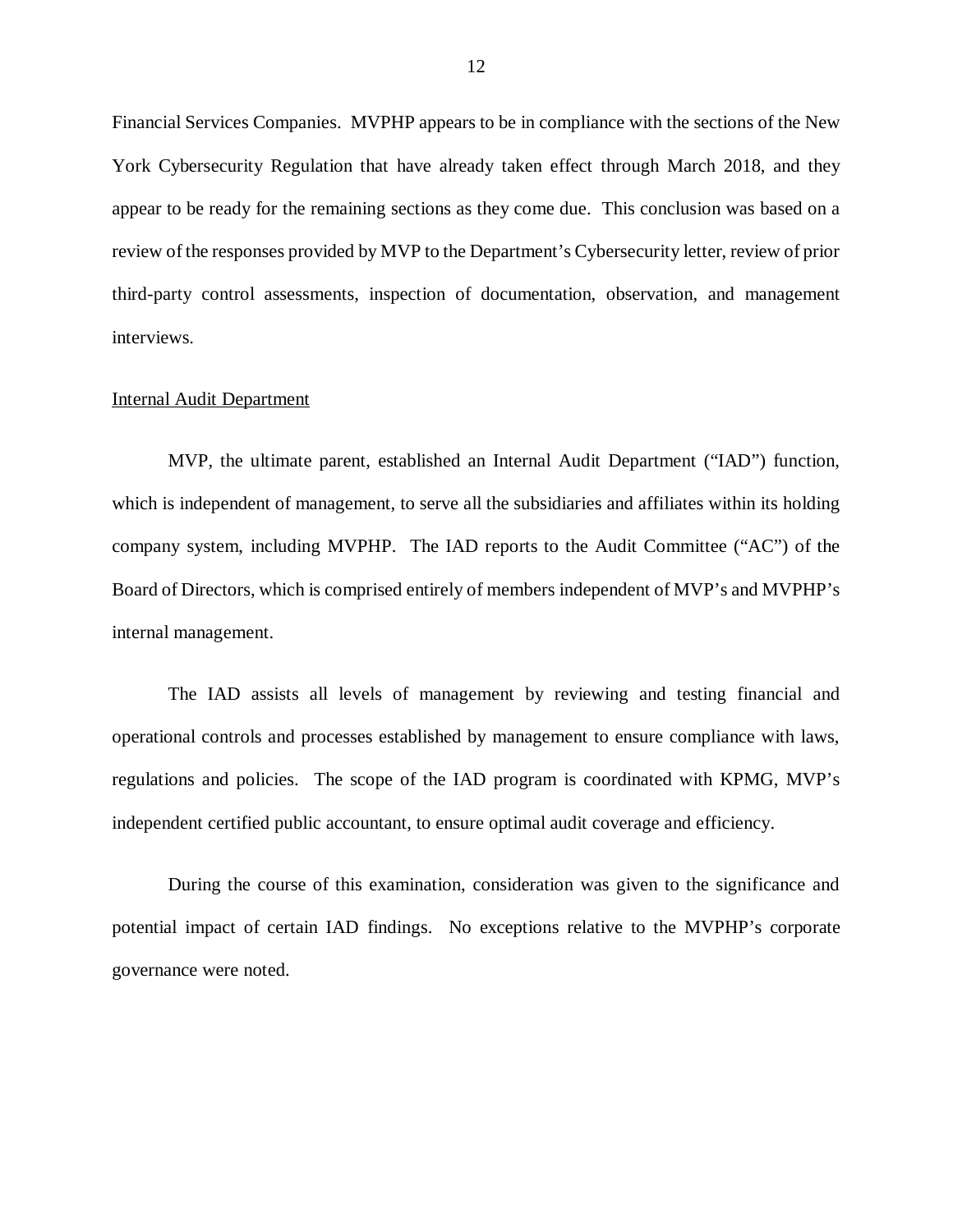#### <span id="page-14-0"></span>**Insurance Regulation 118**

 The HMO's parent, MVPHP Holding Company, Inc., as well as its ultimate parent, MVP, are both non-publicly traded companies and therefore not subject to the Sarbanes-Oxley Act of 2002. Insurance Regulation 118 (11 NYCRR 89) – "Audited Financial Statements," is similar to the NAIC's Model Audit Rule ("MAR"), and therefore applies to certain New York regulated insurance entities, including MVPHP. Insurance Regulation 118 became effective January 1, 2010. The Audit Committee for MVPHP, which is composed of outside directors, assumed responsibility for all entities within the holding company structure. With the independent and internal auditors, the MVPHP Audit Committee reviews the effectiveness of the accounting and financial controls and elicits recommendations that may improve controls. The MVPHP Audit Committee met each quarter during the examination period, and meeting minutes were prepared and retained.

 MVP's management of general controls is applied to all its subsidiaries and affiliates, which include the HMO. As part of its Insurance Regulation 118 analysis, the risks from various operations were identified and segregated by operational cycles and entity level controls. The IAD performed its own control testing and accumulated its findings. To the extent possible, the examiners relied upon the work performed by the IAD, as prescribed by the Handbook.

#### B. Territory and Plan of Operation

 The HMO's service area, as stated in its certificate of authority as of December 31, 2016, included the following fifty-five (55) counties in New York State:

| Albany    | Essex    | Oneida   | Seneca  |
|-----------|----------|----------|---------|
| Alleghany | Franklin | Onondaga | Steuben |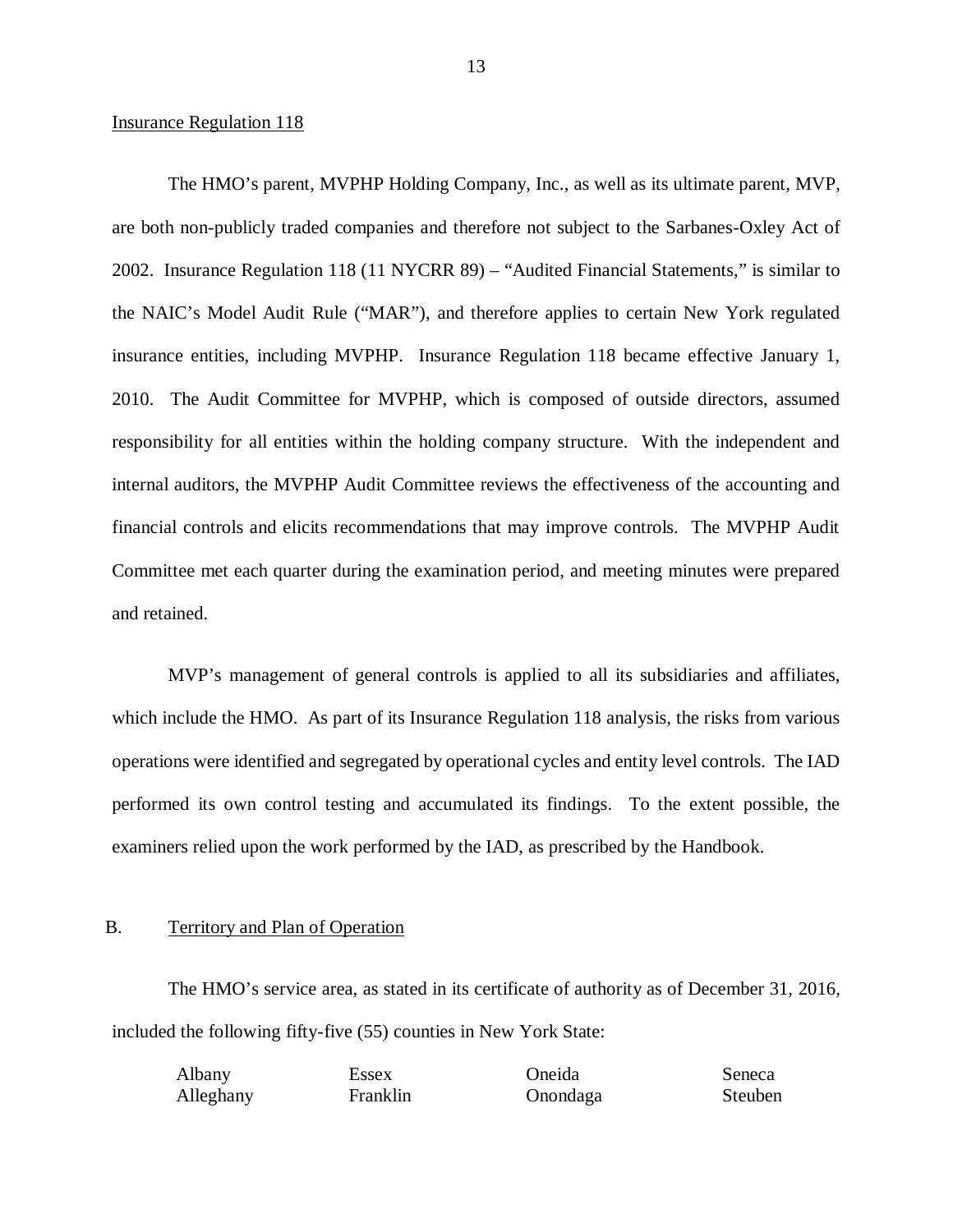| <b>Broome</b> | Fulton     | Ontario     | St. Lawrence |
|---------------|------------|-------------|--------------|
| Cattaraugus   | Genesee    | Orange      | Sullivan     |
| Cayuga        | Greene     | Orleans     | Tioga        |
| Chautauqua    | Hamilton   | Oswego      | Tompkins     |
| Chemung       | Herkimer   | Otsego      | Ulster       |
| Chenango      | Jefferson  | Putnam      | Warren       |
| Clinton       | Lewis      | Rensselaer  | Washington   |
| Columbia      | Livingston | Rockland    | Wayne        |
| Cortland      | Madison    | Saratoga    | Westchester  |
| Delaware      | Monroe     | Schenectady | Wyoming      |
| Dutchess      | Montgomery | Schoharie   | Yates        |
| Erie          | Niagara    | Schulyer    |              |

 The HMO contracted with eighteen (18) Independent Practice Associations to provide a comprehensive prepaid program of health care and the delivery of health services. According to the IPA agreements, the HMO provides all administrative, marketing, enrollment, financial, accounting, claims processing, management information and other functions necessary, convenient or appropriate for the administration of a comprehensive prepaid health program. Each IPA is responsible for establishing contractual relationships with physicians, health care professionals and other providers of health care, and for arranging and facilitating the availability and delivery of health services to members of the HMO.

 On March 20, 1993, the HMO was issued a certificate of authority to transact the business of a Health Maintenance Organization in the State of Vermont. The HMO entered into risk sharing arrangements/capitation agreements with Vermont Managed Care ("VMC") and United Health Alliance to provide health care services to its members throughout the State of Vermont.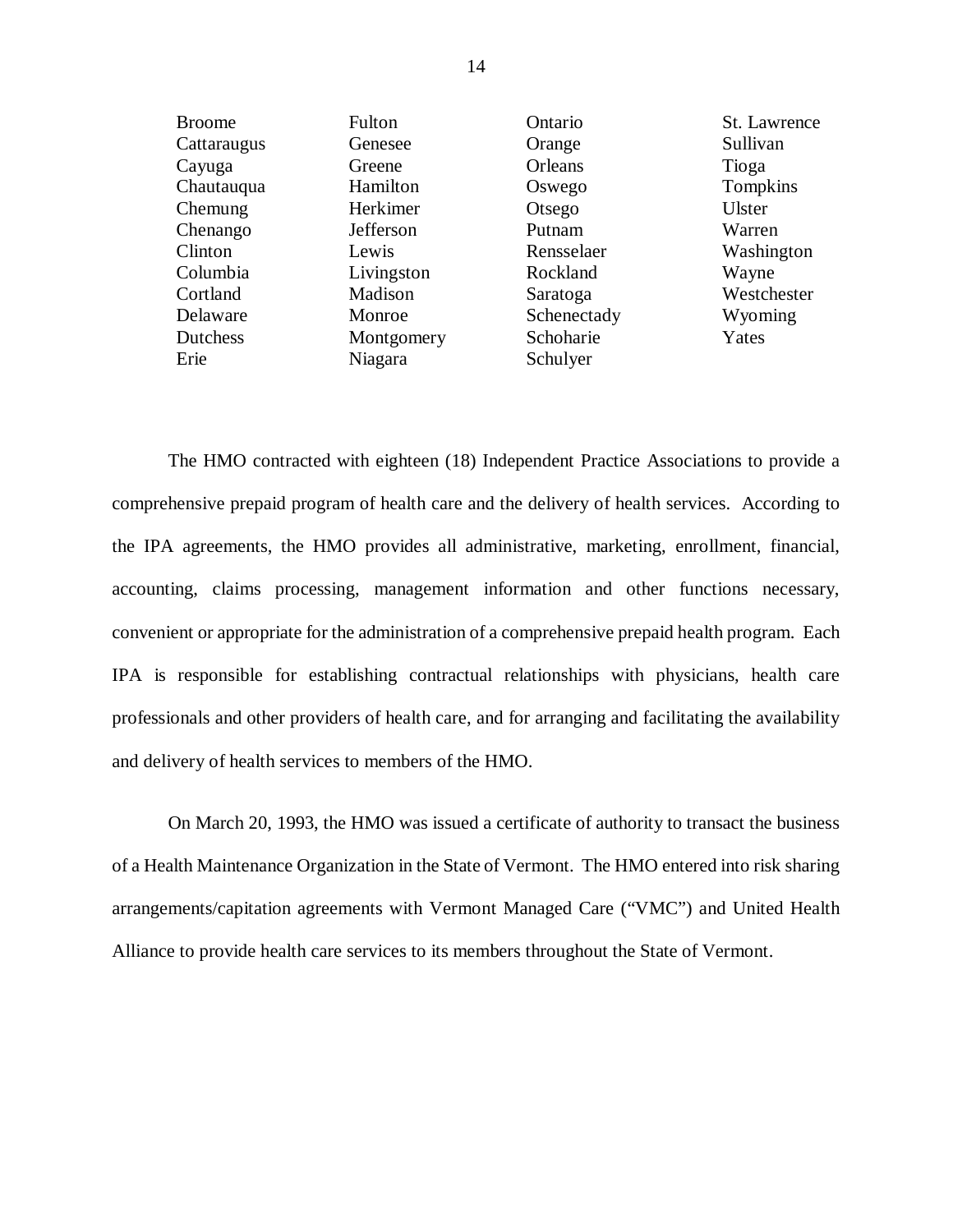The Company's enrollment by line of business for each year under examination and 2017 was as follows:

|                            | 2014                     | 2015    | 2016           | 2017           |
|----------------------------|--------------------------|---------|----------------|----------------|
| <b>HMO</b>                 | 199,525                  | 188,341 | 342,112        | 320,103        |
| <b>PPO</b>                 | 14,252                   | 17,742  | 17,792         | 23,812         |
| <b>POS</b>                 | 13,871                   | 5,995   | 5,336          | 19,942         |
| <b>Aggregate Write-Ins</b> | $\overline{\phantom{m}}$ |         |                | 422            |
| Total                      | 227,648                  | 212,078 | <u>365,240</u> | <u>364,279</u> |

 During the examination period, the membership of the HMO increased from 227,648 to 365,240. The membership decreased to 364,279 in 2017, marking a 60% increase over the four- year period. A variety of factors have contributed to the membership changes from 2014 to 2017 as noted above. The large increase in 2016 was primarily due to the acquisition of Hudson Health Plan, Inc. members.

 The plan's direct written premiums for each year under examination and 2017 were as follows:

|     | 2014       | 2015                                               | 2016         | 2017                   |
|-----|------------|----------------------------------------------------|--------------|------------------------|
| NY  |            | $$1,625,683,116$ $$1,531,541,250$ $$2,483,954,999$ |              | \$2,446,137,020        |
| VT. | 34,621,593 | 36,034,317                                         | 42, 134, 718 | 72,025,646             |
|     |            | $$1,660,304,709$ $$1,567,575,567$ $$2,526,089,717$ |              | <u>\$2,518,162,666</u> |

The premiums written have a direct relationship to the membership, as noted above.

## C. Reinsurance

#### Assumed Reinsurance

The Company did not assume any business during the examination period.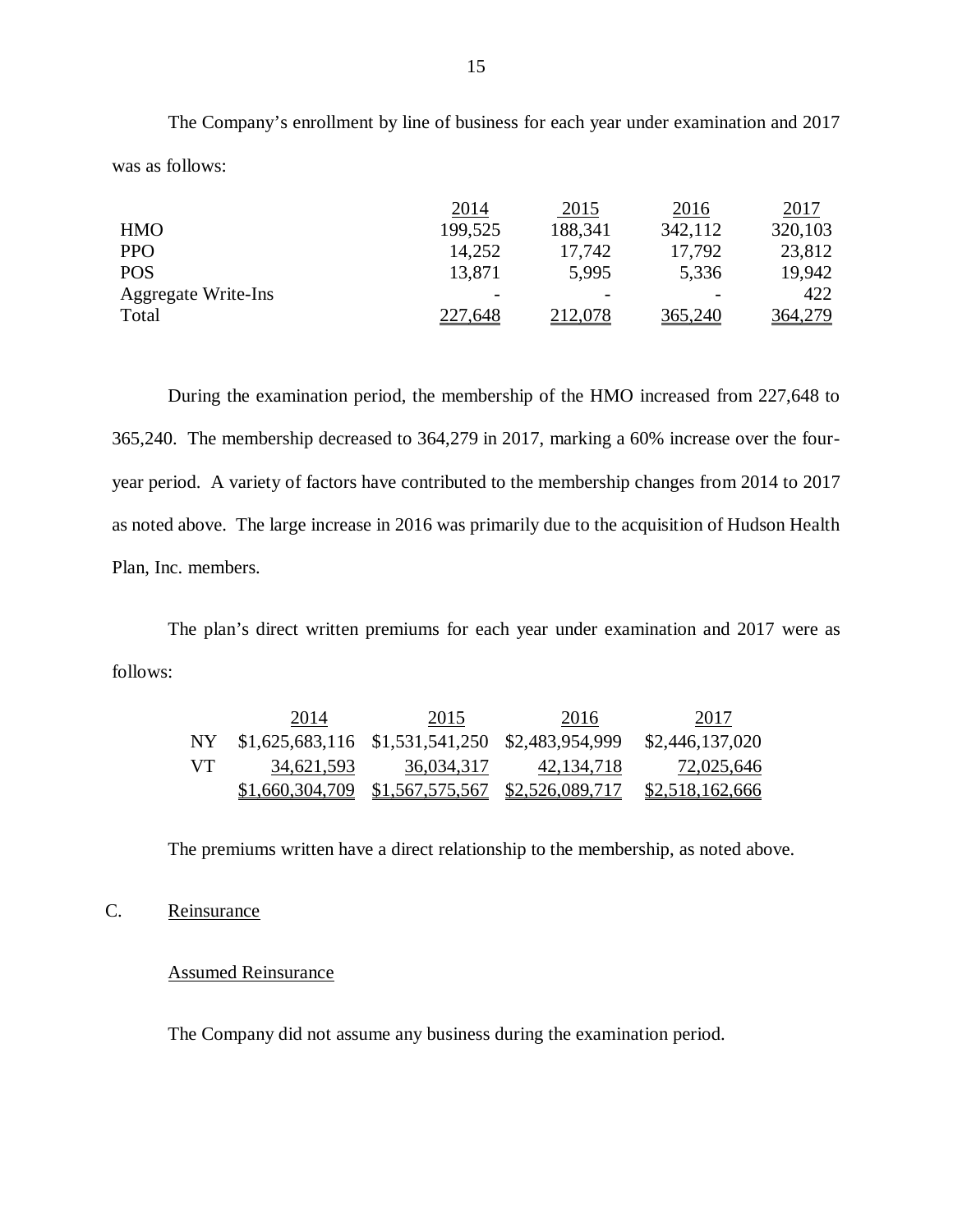# Ceded Reinsurance

 Insurance Company of New York ("HM Life"), a licensed insurer in New York. The agreement requires the reinsurer to pay specified amounts of eligible expenses paid by MVPHP during the contract year as follows: At December 31, 2016, the Company had a stop-loss reinsurance agreement with HM Life

# Excess of loss coverages:

## Retention:

 \$675,000 of eligible expenses per member per agreement year for the Commercial, Individual, MVP Employees & Essential Health Plan business. \$500,000 of eligible expenses per member per agreement year for Medicare members. \$200,000 of eligible expenses per member per agreement year for Child Health Plus Plan.

#### Coinsurance:

 90% of the approved transplants and services other than transplant services after application of Reinsurance Limits and Retention per agreement year, except non-approved transplants, which are reimbursable at 60%.

## Reimbursement maximum:

\$3,000,000 per member, per agreement year.

The reinsurance agreement contained all the required standard clauses, including the

insolvency clause required by Section 1308(a)(2)(A) of the New York Insurance Law.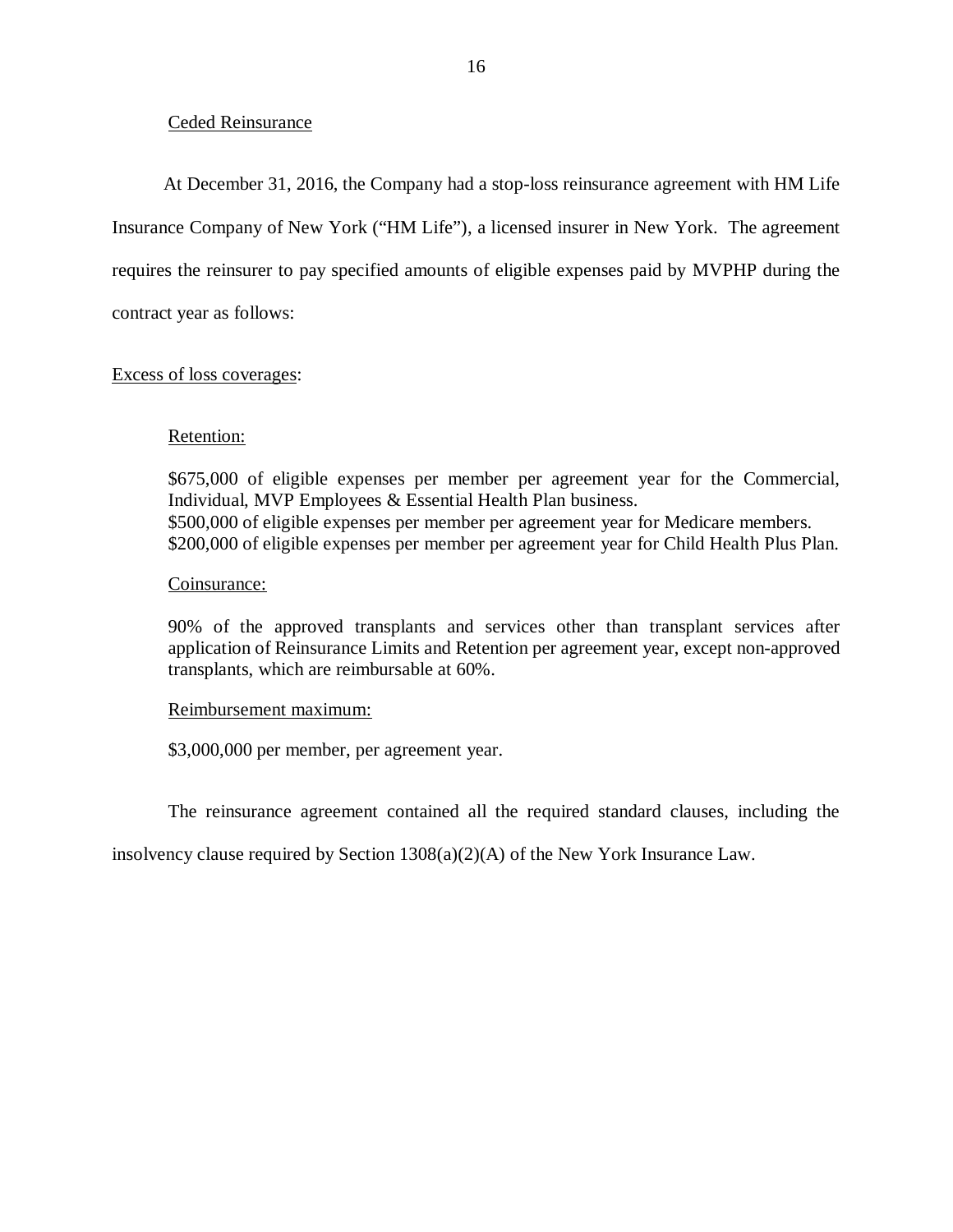#### <span id="page-18-0"></span>D. Holding Company System

MVPHP is a wholly-owned subsidiary of MVPHP Holding Company Inc., which is a wholly-owned subsidiary of MVP, the ultimate parent. As a member of a holding company system, MVPHP is required to file registration statements pursuant to the requirements of Part 98- 1.16(e) of the Administrative Rules and Regulations of the New York State Health Department (10 NYCRR 98-1.16). All pertinent filings made regarding the aforementioned statutes during the examination period were reviewed, and no exceptions were noted.

The following is the organizational chart of MVP Health Care, Inc. and its subsidiaries as of December 31, 2016:



\* Genesee Region Preferred Health Network IPA, Inc. and MVP Health Insurance Company of New Hampshire, Inc. were dissolved on February 28, 2017 and March 31, 2017, respectively.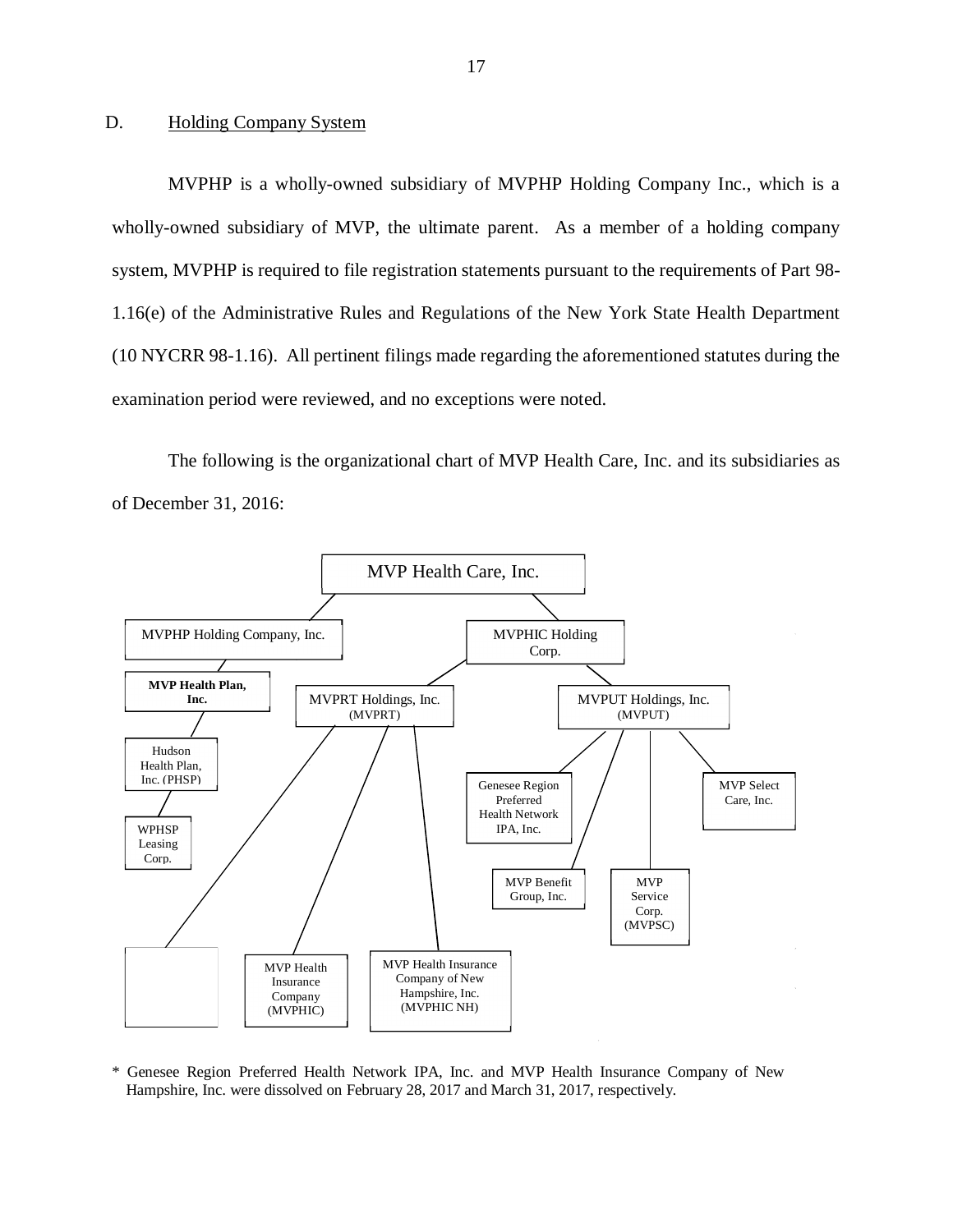The following is a summary of MVPHP's significant entities within the holding company system shown above:

- MVPHP Holding Company, Inc. ("MVPHPHC") was formed on December 23, 2005 as a not-for-profit corporation, which is controlled by MVP, the ultimate parent. In 2006, MVPHPHC became the immediate parent of MVPHP.
- MVPHSC is a not-for-profit corporation, licensed under Article 43 of the New York Insurance Law. Prior to January 2002, MVPHSC offered point-of-service health insurance products. MVPHSC began writing small and large group health insurance business in 2014 attributing to its rapid growth. As of the date of examination, MVPHSC is licensed in the State of New York to write health and dental insurance pursuant to Article 43 of the New York Insurance Law. MVPHSC is a subsidiary of MVPRT Holdings, Inc., which is in turn a wholly-owned subsidiary of MVPHIC Holding Corp. MVPHIC Holding Corp. is in turn a wholly-owned subsidiary of MVP.
- MVPHIC was incorporated on April 24, 2000 as a for-profit accident and health ("A&H") insurer, wholly-owned by MVPRT Holdings Inc., which is in turn a wholly- owned subsidiary of MVPHIC Holding Corp. MVP is the ultimate parent. MVPHIC is licensed in the State of New York as an accident and health insurance company pursuant to Article 42 of the New York Insurance Law, and received approval to operate as an A&H insurer in the State of Vermont on May 14, 2002. MVPHIC offers a variety of insurance products, such as a preferred provider option ("PPO"), an exclusive provider option ("EPO"), a point-of-service option ("POS") and a traditional indemnity product.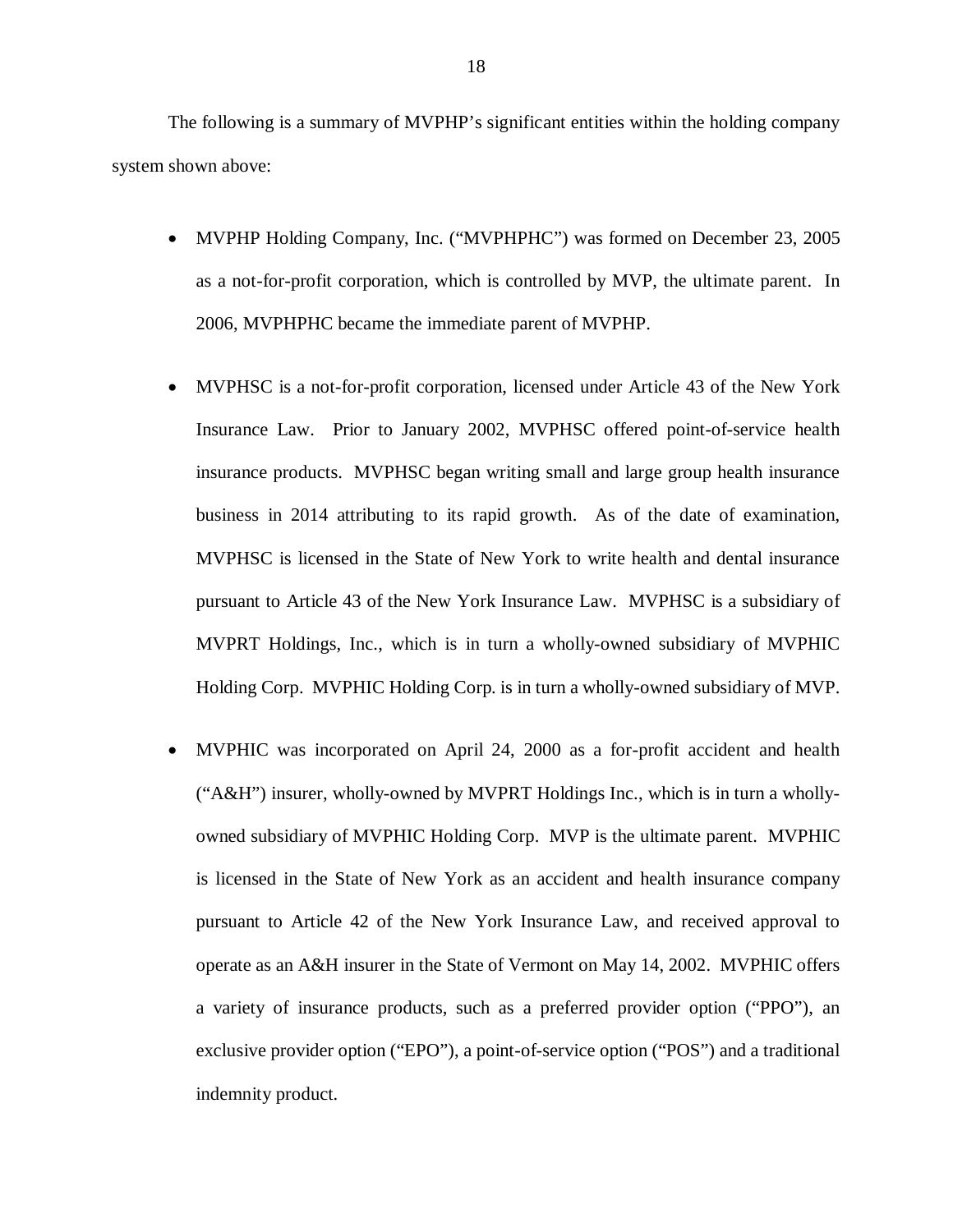The HMO maintains significant intercompany agreements with several affiliated organizations listed above as follows:

#### **Staffing Services Agreement**

 The HMO has a management services agreement with MVP Service Corp. ("MVPSC") dated May 25, 2016. MVPSC is wholly-controlled by MVPUT Holdings, Inc. MVPSC's employees perform all the day-to-day operations of the HMO, and charges the HMO for its share of costs based on a contractual cost allocation methodology pursuant to an agreement approved by the Department. This agreement replaces the previous management services agreement effective May 26, 2011. The NYSDOH approved the agreement on January 10, 2018.

#### Office Facilities, Equipment and Supplies Agreement

 During the exam period, MVPHP provided subsidiaries with space, furnishings, equipment, supplies and facilities necessary to operate their businesses. MVPHP bills periodically but not less than quarterly. The affiliates/subsidiaries are as follows:

- 1. MVP Health Insurance Company
- 2. MVP Health Insurance Company of New Hampshire, Inc. (Dissolved March 31, 2017)
- 3. Preferred Assurance Company, Inc. (merged into MVP Health Services Corp. on February 28, 2014)
- 4. MVP Health Services Corp.
- 5. MVP Select Care, Inc.
- 6. MVP Benefit Group, Inc.
- 7. Genesee Region Preferred Health Network IPA, Inc. (Dissolved February 28, 2017
- 8. MVP Service Corp.
- 9. Preferred Administrative Services, Inc. (merged into MVP Select Care, Inc. on March 31, 2014)
- 10. Hudson Health Plan, Inc.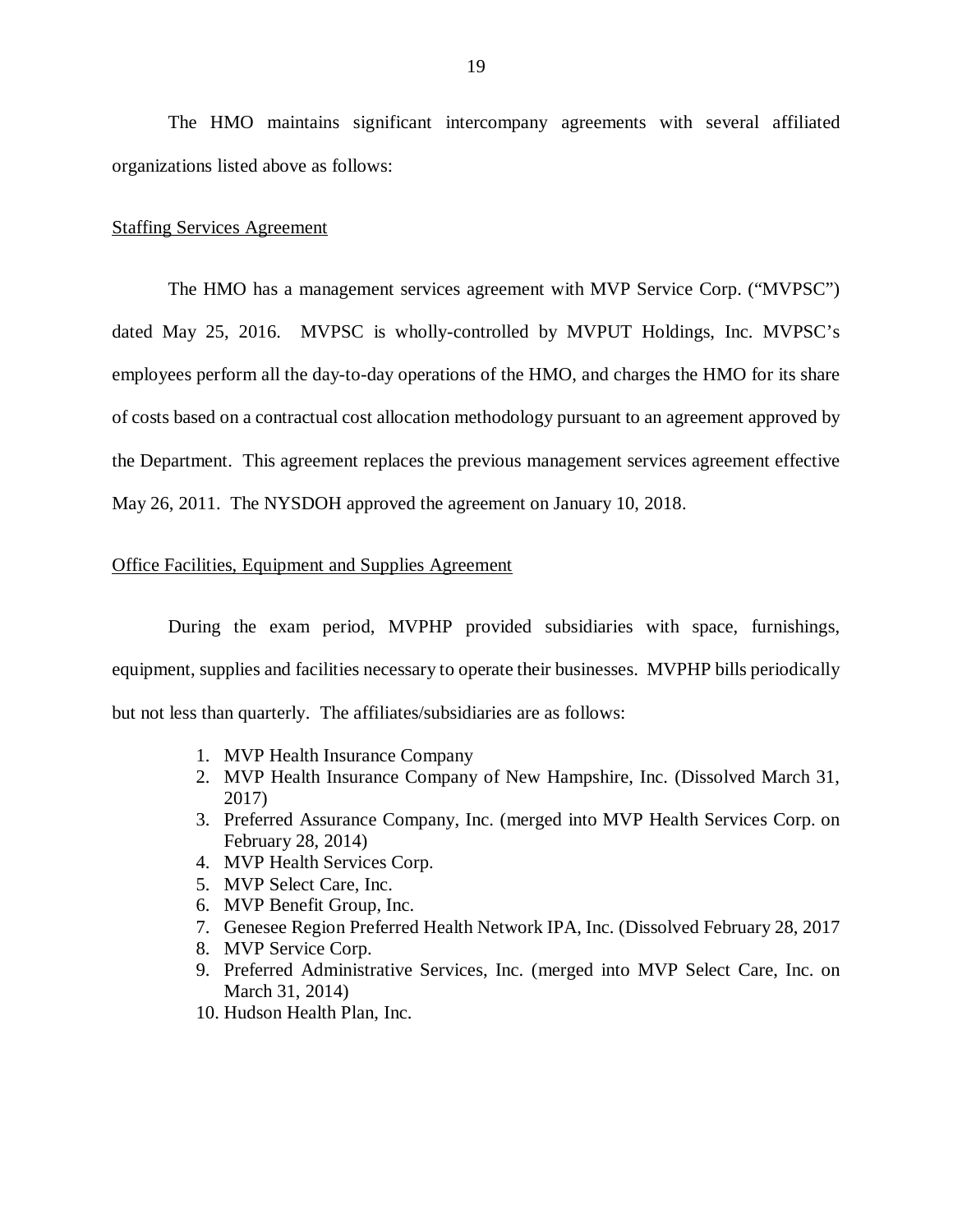Agreements and respective amendments contained all the required approvals from the Department and NYSDOH. and NYSDOH.<br>Administrative Services Agreement

 MVPHP entered into an administrative services agreement with Hudson Health Plan, Inc. ("HHP") dated June 1, 2014. Under this agreement, HHP agrees to provide day-to-day administrative services to MVPHP including those related to general, personnel, office facilities, equipment, supplies, outreach, management information and legal. The agreement was approved by the Department on October 23, 2014.

#### Facilities Agreement

 MVPHP entered into a facilities agreement with HHP dated June 1, 2014. Under this agreement, the HMO provides office equipment for HHP including those related to office facilities, equipment and supplies. This agreement was approved by the Department on October 23, 2014.

#### ACA Fee Allocation Agreement

 MVPHP has entered into an ACA Fee Allocation Agreement with MVPHSC, MVPHIC and MVP Health Insurance Company of New Hampshire dated January 1, 2015. Under this agreement, MVPHP agrees to allocate the ACA Fee liability on behalf of various entities within the holding company system. This agreement was approved by the Department on November 24, 2015.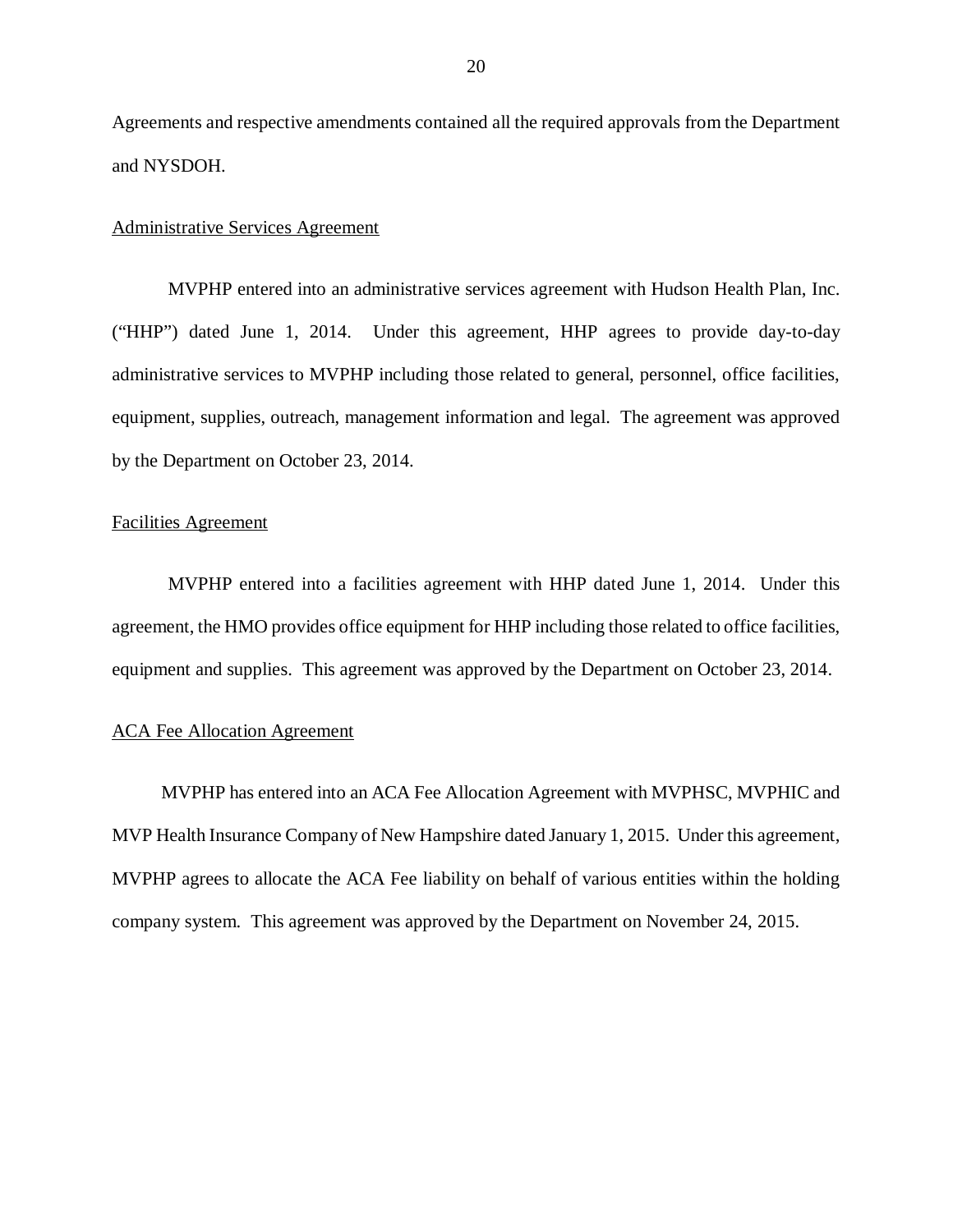## E. Significant Operating Ratios

 The underwriting ratios presented below are on an earned-incurred basis and encompass the three-year period covered by this examination:

|                                 | Amounts         | Ratios   |
|---------------------------------|-----------------|----------|
| Total hospital and medical      | \$5,182,564,522 | 90.62%   |
| Other claim adjustment expenses | 40,583,370      | 0.71%    |
| Cost containment expenses       | 94,078,596      | 1.65%    |
| General administrative expenses | 426,312,564     | 7.45%    |
| Increase in reserves            | 5,007,400       | 0.09%    |
| Net underwriting gain (loss)    | (29,903,005)    | $-0.52%$ |
| Total revenues                  | \$5,718,643,447 | 100.00%  |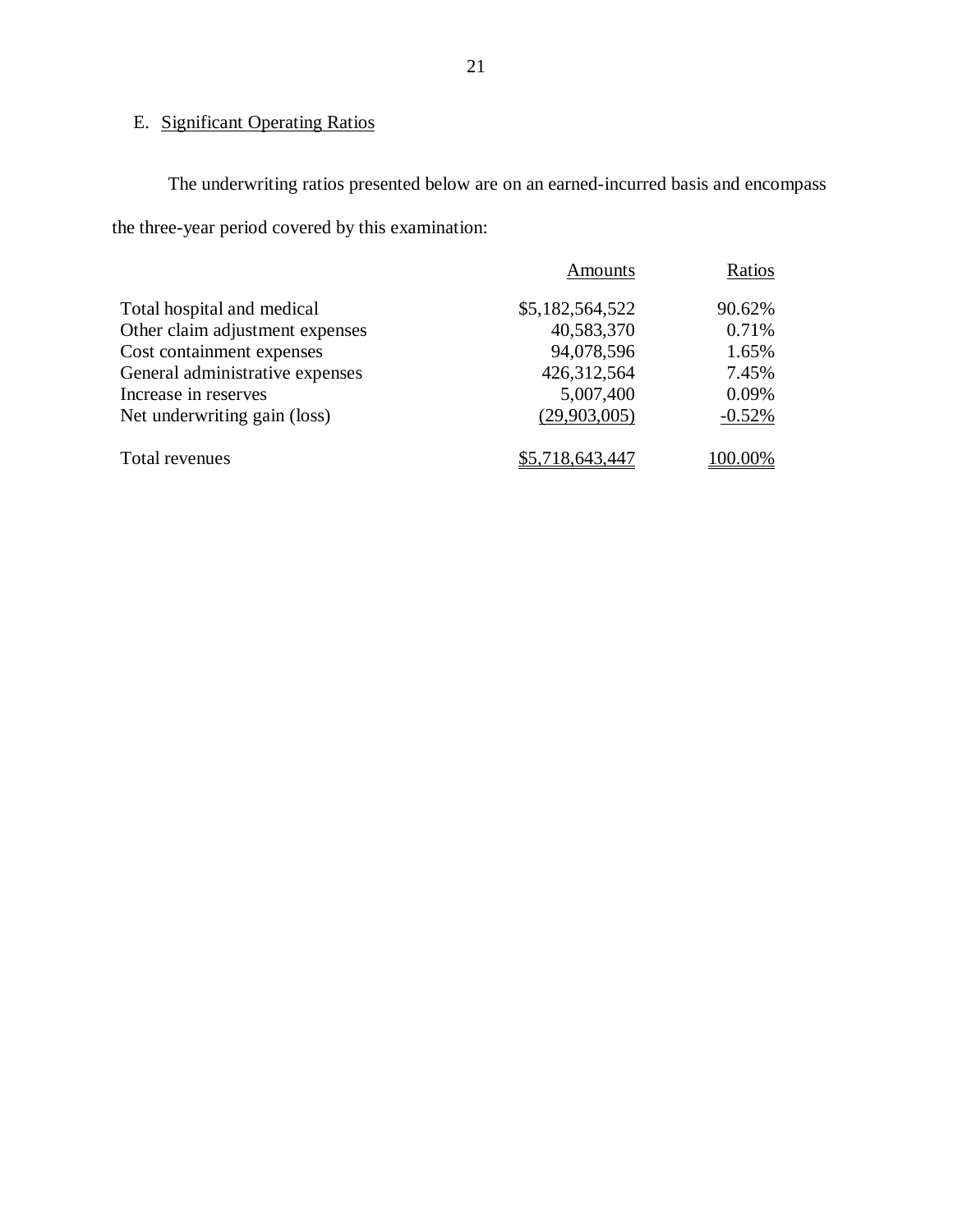#### **3. FINANCIAL STATEMENTS**

<span id="page-23-0"></span> The following statements show the assets, liabilities, and surplus as of December 31, 2016, as contained in the HMO's 2016 filed annual statement and restated prior year amounts in the 2017 filed annual statement, a condensed summary of operations, and a reconciliation of the capital and surplus account for each of the years under review.

 The examiners' review of a sample of transactions did not result in any differences which affected the HMO's financial condition as presented in its financial statements contained in the December 31, 2016 filed annual statement or the restated prior year amounts in the 2017 filed annual statement.

 KPMG was retained by the HMO to audit the HMO's GAAP basis statements of financial position as of December 31 for 2015 and 2016, with the firm of PricewaterhouseCoopers, LLP retained to audit the HMO's GAAP basis statements of financial position as of December 31, 2014, as well as the related statements of operations and changes in net assets, and cash flows for the years then ended. A GAAP to statutory footnote has been presented within the financial statements of the HMO for each of the years audited for the changes in capital and surplus.

 PwC and KPMG concluded that the GAAP financial statements presented fairly, in all material respects, the financial position of the HMO for all years under review. Balances reported in these audited financial statements were reconciled to the corresponding years' annual statements with no discrepancies noted.

 On April 10, 2018, MVP advised the Department of a self-identified error in a vendor's proprietary filtering logic used for the Company's Centers for Medicare and Medicaid Services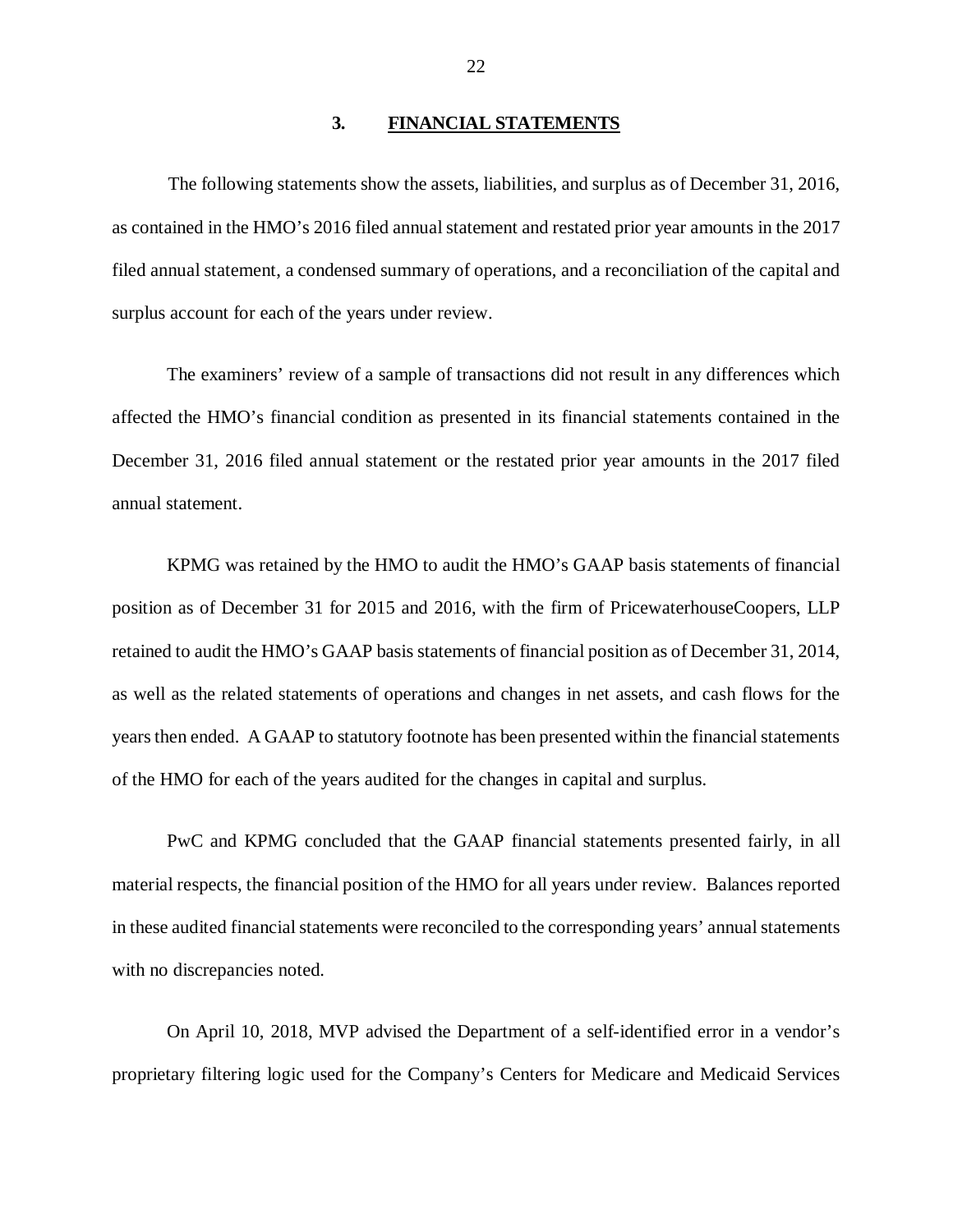("CMS") Risk Adjustment Processing System ("RAPS") submissions. The impact of the error resulted in CMS overpayments to the HMO from 2011 through 2016. The restatement as of December 31, 2016 was reflected in the prior period column of the HMO's financial statements as of December 31, 2017. The restatement for the risk adjustment error was in accordance with Statement of Statutory Accounting Principle No. 3 of the NAIC Accounting Practices & Procedures Manual. statement. See the financial statement adjustments detailed below. The Department did not require the HMO to refile the 2016 annual

#### A. Balance Sheet

|                                                                          |     |             | Financial                      |                   |
|--------------------------------------------------------------------------|-----|-------------|--------------------------------|-------------------|
|                                                                          |     |             | <b>Statement</b><br>Adjustment | Restated          |
| <b>Bonds</b>                                                             | \$  | 173,267,486 |                                | \$<br>173,267,486 |
| Common stocks                                                            |     | 55,826,376  |                                | 55,826,376        |
| Cash, cash equivalents and short-term investments                        |     | 165,295,238 |                                | 165,295,238       |
| Receivables for securities                                               |     | 16,787      |                                | 16,787            |
| Aggregate write-ins for invested assets                                  |     | 123,091,312 |                                | 123,091,312       |
| Investment income due and accrued                                        |     | 903,378     |                                | 903,378           |
| Uncollected premiums and agents' balances in the<br>course of collection |     | 78,947,640  | (13, 955, 771)                 | 64,991,869        |
| Contracts subject to redetermination                                     |     | 18,112,932  |                                | 18,112,932        |
| Amounts recoverable from reinsurers                                      |     | 15,589,937  |                                | 15,589,937        |
| Electronic data processing equipment and software                        |     | 1,054,788   |                                | 1,054,788         |
| Furniture and equipment                                                  |     | 536,647     |                                | 536,647           |
| Receivables from parent, subsidiaries and affiliates                     |     | 11,460,579  |                                | 11,460,579        |
| Health care and other amounts receivable                                 |     | 105,422,366 |                                | 105,422,366       |
| Aggregate write-ins for other than invested assets                       |     | 475,496     |                                | 475,496           |
| Totals assets                                                            | \$. | 750,000,962 | (13, 955, 771)<br>\$           | \$<br>736,045,191 |

Note: Financial statement adjustments noted above are the result of the Risk Adjustment Error described above under the "Financial Statements" section of this report.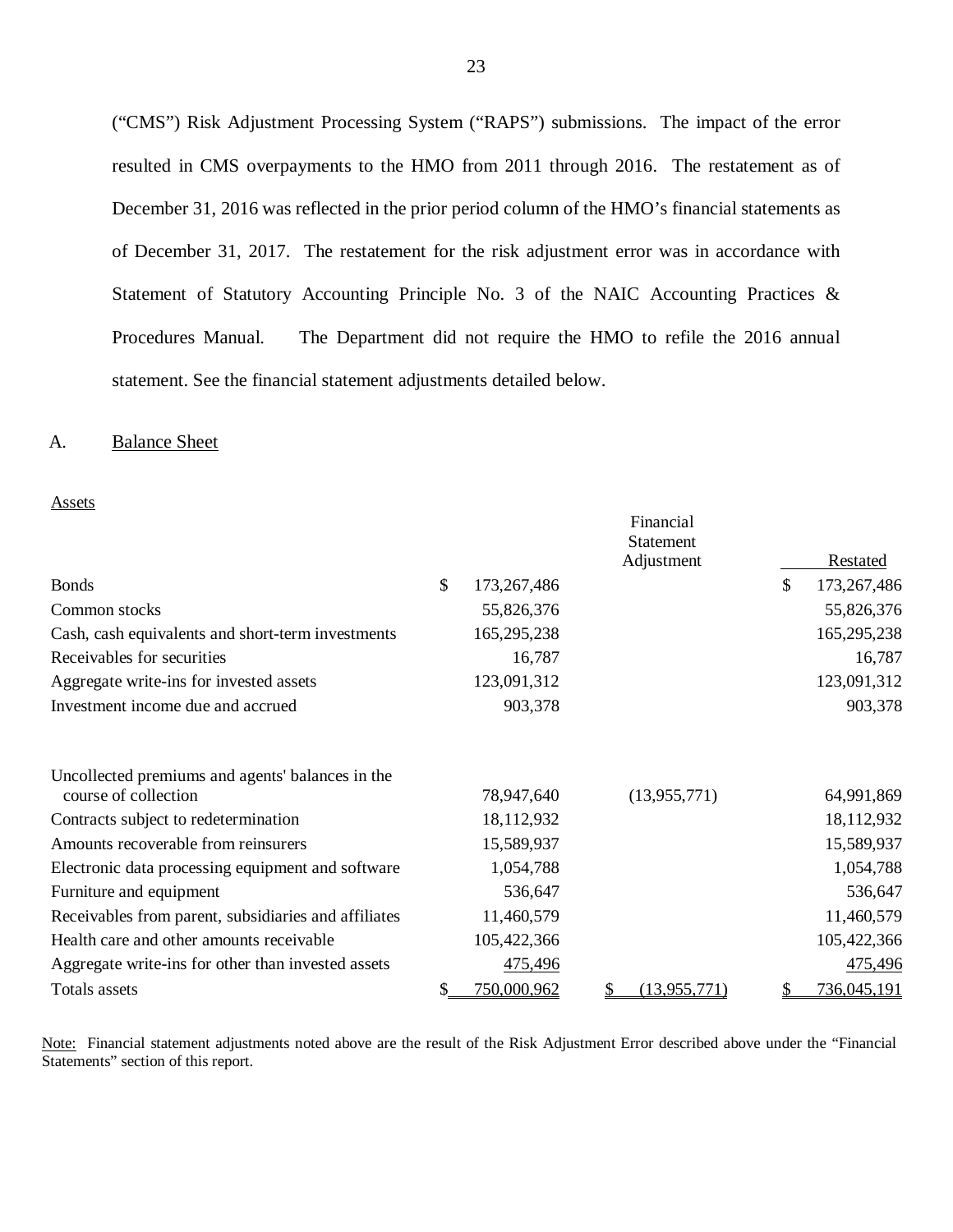| Liabilities                                                        |                    | Financial<br>Statement |                    |
|--------------------------------------------------------------------|--------------------|------------------------|--------------------|
|                                                                    |                    | <b>Adjustments</b>     | <b>Restated</b>    |
| Claims unpaid                                                      | 216,566,604<br>\$. |                        | 216,566,604<br>\$. |
| Accrued medical incentive pool and bonus amounts                   | 47,770,638         |                        | 47,770,638         |
| Unpaid claims adjustment expenses                                  | 5,355,000          |                        | 5,355,000          |
| Aggregate health policy reserves, including the liability of       |                    |                        |                    |
| \$14,504,853 for Medical Loss Ratio Rebate                         | 25,494,332         |                        | 25,494,332         |
| for medical loss ratio rebate per the Public Health Service<br>Act |                    |                        |                    |
| Premiums received in advance                                       | 5,438,355          |                        | 5,438,355          |
| General expenses due or accrued                                    | 19,339,845         |                        | 19,339,845         |
| Current federal and foreign income tax payable                     | 332,086            |                        | 332,086            |
| Net deferred tax liability                                         | 204,516            |                        | 204,516            |
| Ceded reinsurance premiums payable                                 | 1,167,676          |                        | 1,167,676          |
| Amounts due to parent, subsidiaries and affiliates                 | 3,610,593          |                        | 3,610,593          |
| Payable for securities                                             | 20,305,595         |                        | 20,305,595         |
| Aggregate write-ins for other liabilities: Due to CMS              | 564,000            | 46,410,181             | 46,974,181         |
| <b>Total liabilities</b>                                           | 346,149,240        | 46,410,181             | 392,559,421        |
| <b>Capital and Surplus</b>                                         |                    |                        |                    |
| Aggregate write-ins for other than special surplus funds           | 255,040,978        |                        | 255,040,978<br>\$  |
| Unassigned funds (surplus)                                         | 148,810,744        | (60, 365, 952)         | 88,444,792         |
| Total capital and surplus                                          | 403,851,722        | (60, 365, 952)<br>\$   | 343,485,770        |
| Total liabilities and surplus                                      | 750,000,962        | \$<br>(13,955,771)     | 736,045,191<br>\$  |

Note: Financial statement adjustments noted above are the result of the Risk Adjustment Error described above under the "Financial Statements" section of this report.

Note: The Internal Revenue Service has not conducted any audits of the income tax returns filed on behalf of the HMO during the period under this examination. The examiner is unaware of any potential exposure of the HMO to any further tax assessment and no liability has been established herein relative to such contingency.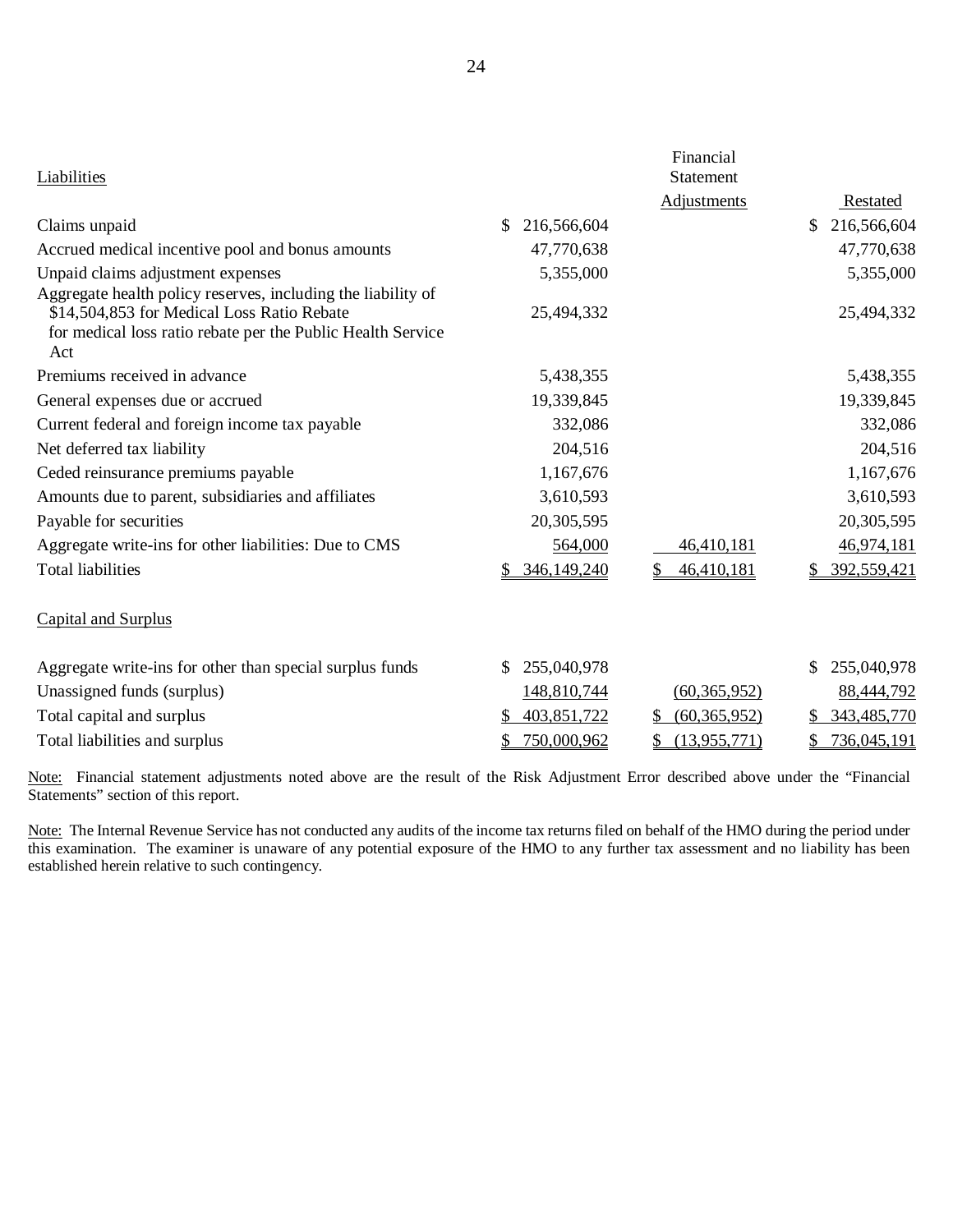### B. Statement of Revenue, Expenses and Capital and Surplus

Revenue

| Net premium income                                               | \$5,736,416,078 |                    |
|------------------------------------------------------------------|-----------------|--------------------|
| Change in unearned premium reserves and reserve for rate credits | (17, 772, 631)  |                    |
| Total revenue                                                    |                 | \$5,718,643,447    |
| <b>Hospital and Medical Expense</b>                              |                 |                    |
| Hospital/medical benefits                                        | \$3,940,375,053 |                    |
| Other professional services                                      | 159,831,910     |                    |
| Emergency room and out-of-area                                   | 125, 142, 143   |                    |
| Prescription drugs                                               | 796,054,396     |                    |
| Aggregate write-ins for other hospital and medical               | 126,628,863     |                    |
| Incentive pool, withhold adjustments and bonus amounts           | 98,346,738      |                    |
| Net reinsurance recoveries                                       | (63,814,581)    |                    |
|                                                                  |                 |                    |
| Total hospital and medical expenses                              | \$5,182,564,522 |                    |
| Claims adjustment expenses, incl. \$94,078,596 cost containment  |                 |                    |
| expenses                                                         | 134,661,966     |                    |
| General administrative expenses                                  | 426,312,564     |                    |
| Increase in reserves for life and accident and health contracts  | 5,007,400       |                    |
| Total underwriting deductions                                    |                 | \$5,748,546,452    |
|                                                                  |                 |                    |
| Net underwriting gain                                            |                 | \$<br>(29,903,005) |
| Net investment income earned                                     |                 | 9,552,257          |
| Net realized capital gains less capital gains tax of \$0         |                 | 8,726,660          |
| Net investment gains                                             |                 | 18,278,917         |
| Aggregate write-ins for other income or expenses                 |                 | 1,756,024          |
| Net income before all other federal income taxes                 |                 | \$<br>(9,868,064)  |
| Federal and foreign income taxes incurred                        |                 | (1,657,075)        |
|                                                                  |                 |                    |
| Net income (loss)                                                |                 | \$<br>(8,210,989)  |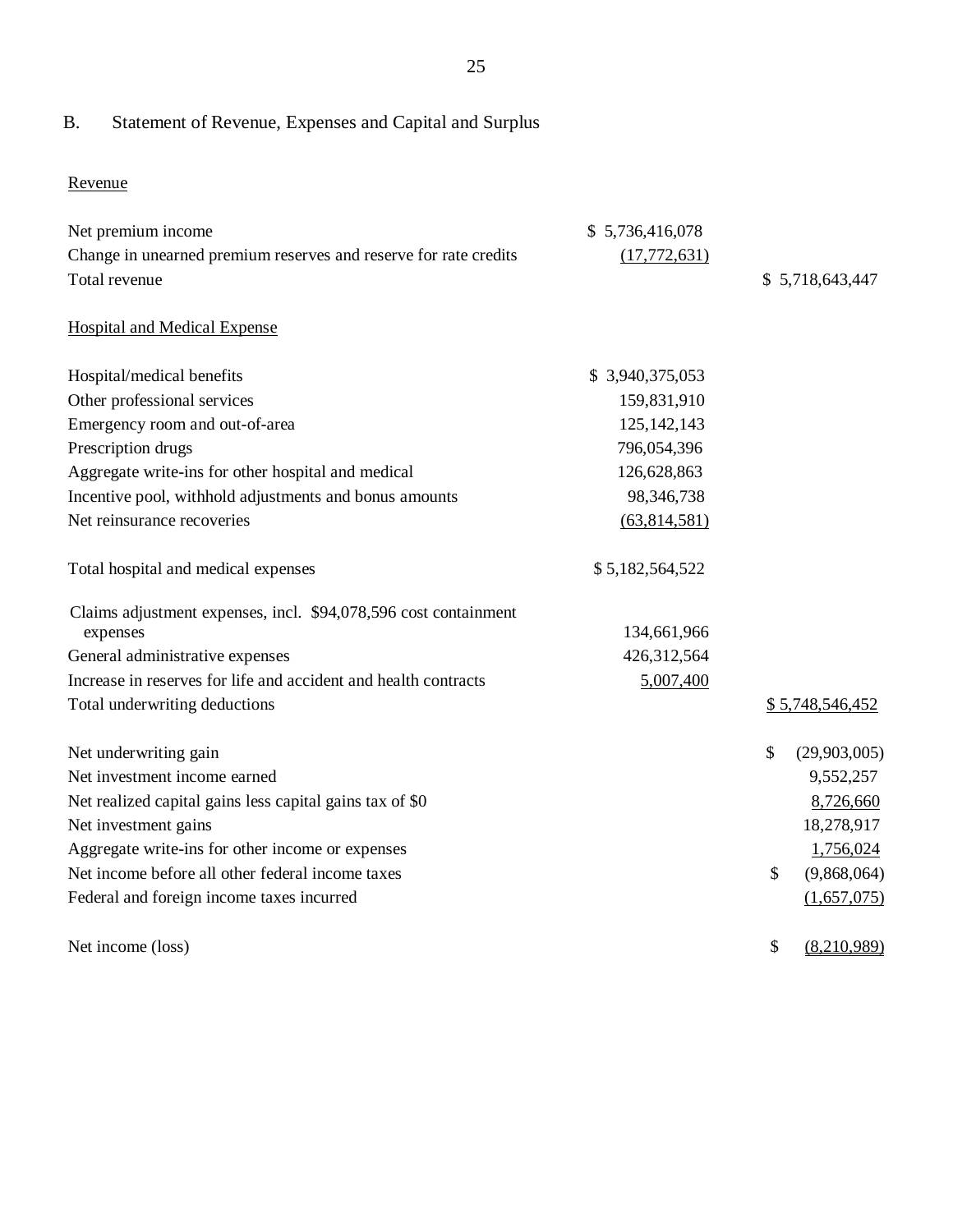Change in Capital and Surplus

| Capital and surplus, per<br>report on examination, as<br>of December 31, 2013 |                  |                          | \$<br>380,924,248    |
|-------------------------------------------------------------------------------|------------------|--------------------------|----------------------|
|                                                                               | Gains in Surplus | <b>Losses in Surplus</b> |                      |
| Net loss                                                                      |                  | 8,210,989                |                      |
| Change in net unrealized<br>capital gains                                     | 112,640,795      |                          |                      |
| Change in non-admitted<br>assets                                              |                  | 1,334,694                |                      |
| <b>Unassigned Surplus: Risk</b><br><b>Adjustment Correction</b>               |                  | 60,365,952               |                      |
| Aggregate write-ins for<br>gains or (losses) in surplus                       |                  | 80,167,638               |                      |
| Net change in surplus                                                         |                  |                          | \$<br>(37, 438, 478) |
| Capital and Surplus, per<br>report on examination, as<br>of December 31, 2016 |                  |                          | \$<br>343,485,770    |

l. Note: Financial statement adjustment noted above are the result of the Risk Adjustment Error described above under the "Financial Statements" section of this report.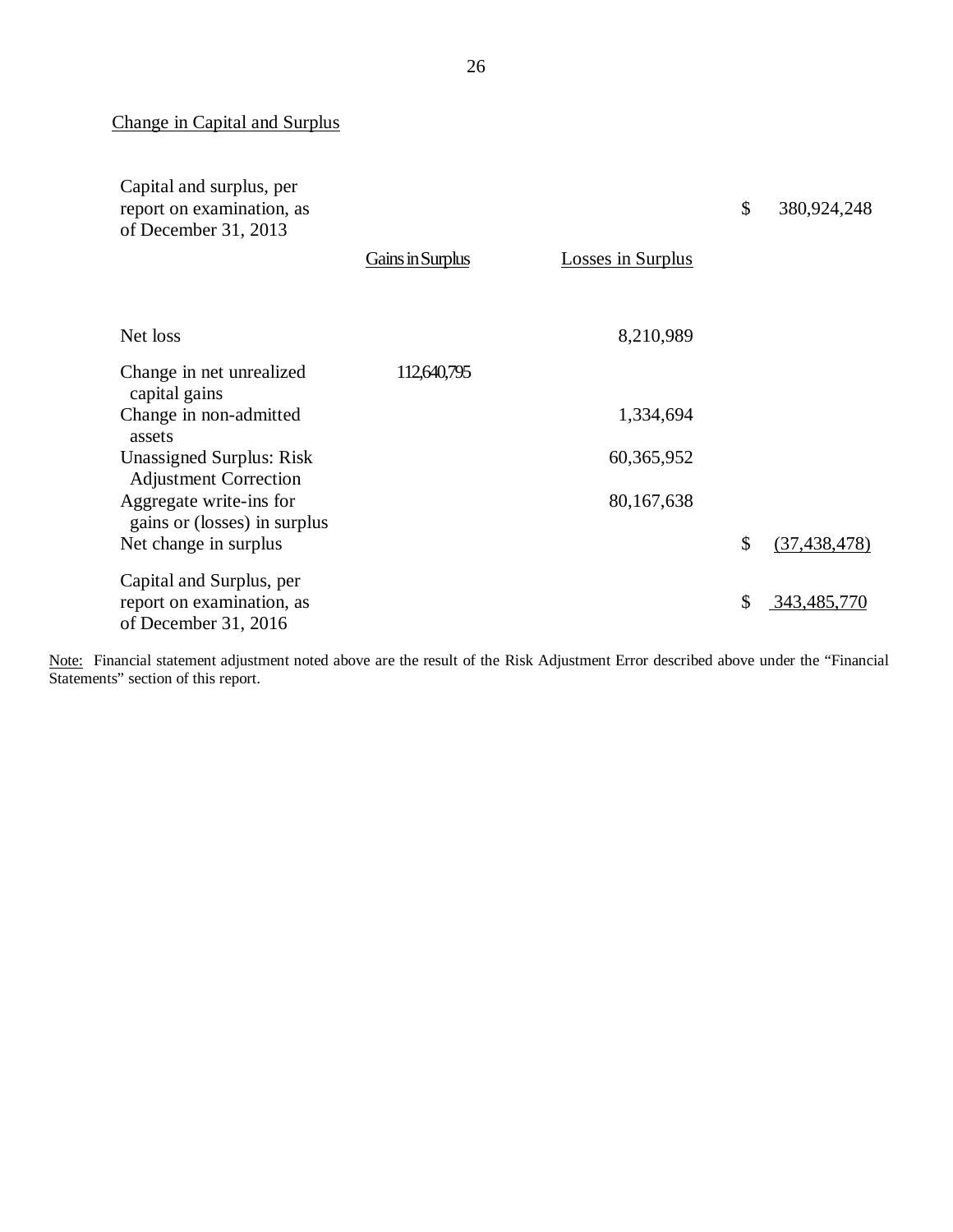#### **4. AGGREGATE RESERVES AND CLAIMS UNPAID**

<span id="page-28-0"></span> The examination liability of \$216,566,604 for the above captioned account is the same as the amount reported by the HMO as of December 31, 2016.

 The examination analysis of the claims unpaid reserve was conducted in accordance with generally accepted actuarial principles and practices and was based on statistical information contained in the HMO's internal records and filed annual statements as verified during the examination. The examination reserve was based upon actual payments made through a point in time, plus an estimate for claims remaining unpaid at that date. Such estimate was calculated based on actuarial principles, which utilized the HMO's past experience in projecting the ultimate cost of claims incurred on or prior to December 31, 2016.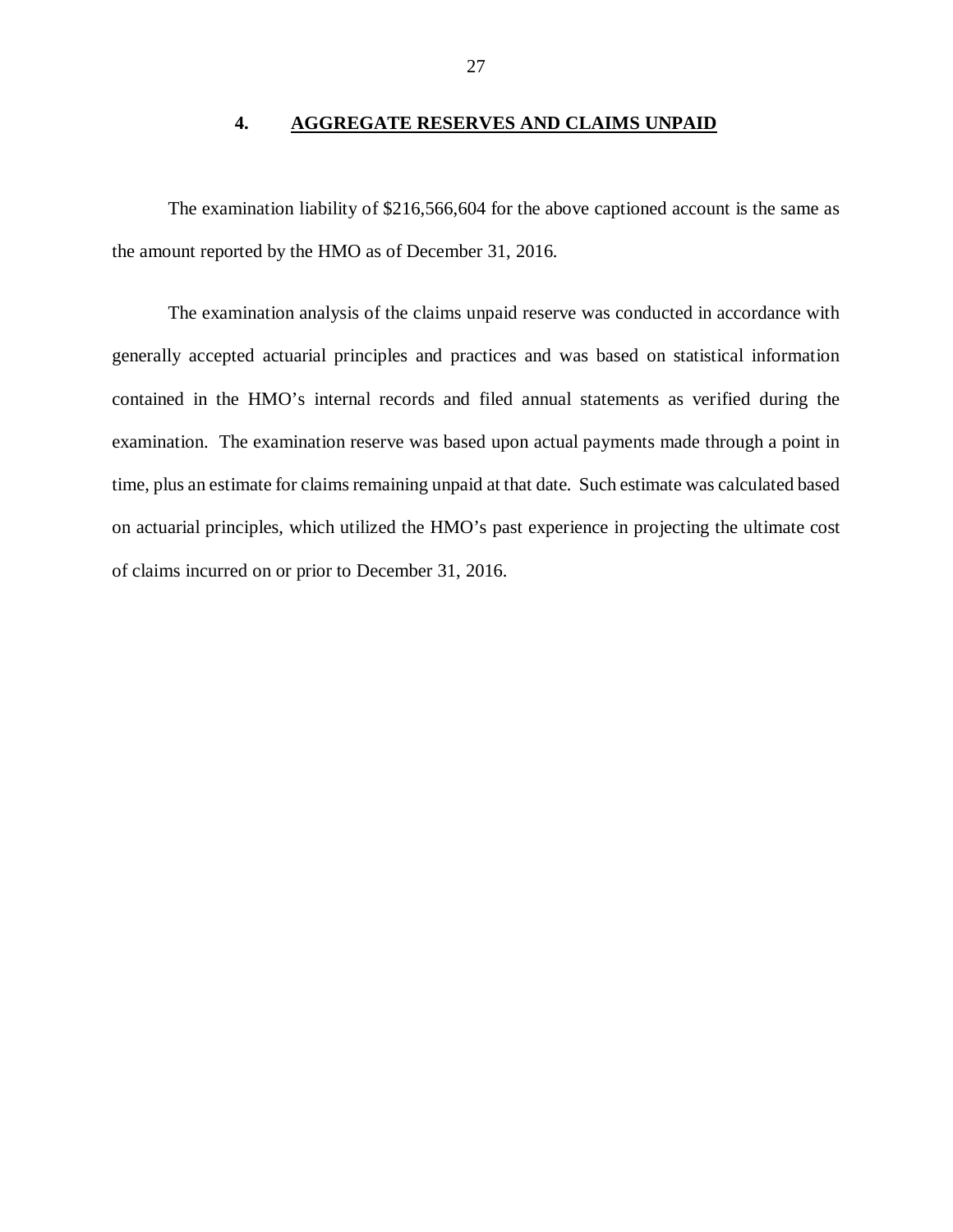# <span id="page-29-0"></span> **5. COMPLIANCE WITH PRIOR REPORT ON EXAMINATION**

The prior report on examination did not include comments and/or recommendations.

# **6. SUMMARY OF COMMENTS AND RECOMMENDATIONS**

There are no comments and recommendations for this report on examination.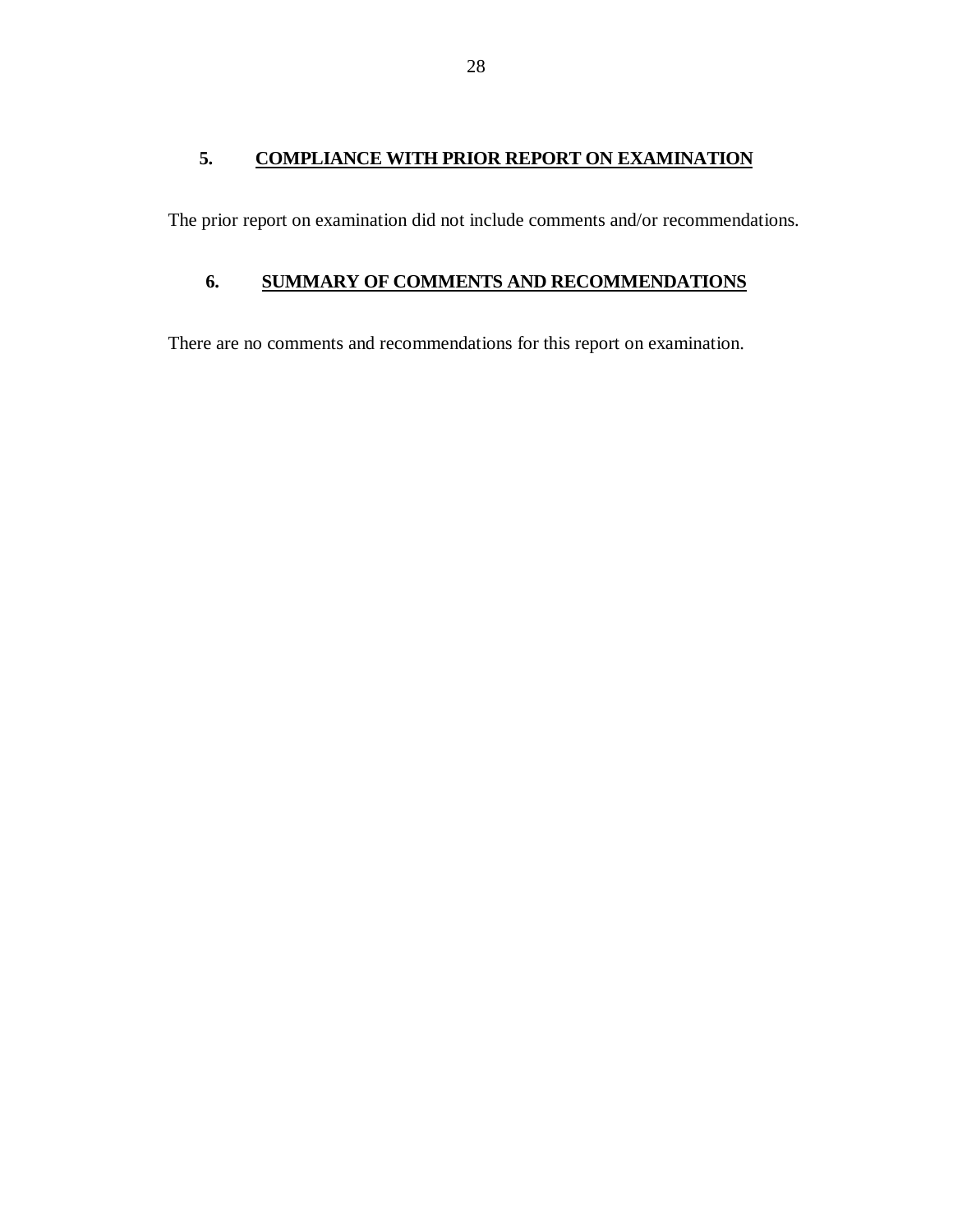Respectfully submitted,

\_\_\_\_\_\_\_\_\_\_\_/S/\_\_\_\_\_\_\_\_\_\_\_\_\_\_\_\_\_ Alex Quasnitschka, CFE

Examiner in Charge

# STATE OF NEW YORK )

) SS.

)

COUNTY OF NEW YORK )

Alex Quasnitschka, being duly sworn, deposes and says that the foregoing submitted report is true to the best of his knowledge and belief.

> $\frac{1}{\sqrt{S}}$ Alex Quasnitschka, CFE

Subscribed and sworn to before me

This \_\_\_\_\_ day of \_\_\_\_\_\_\_\_\_2018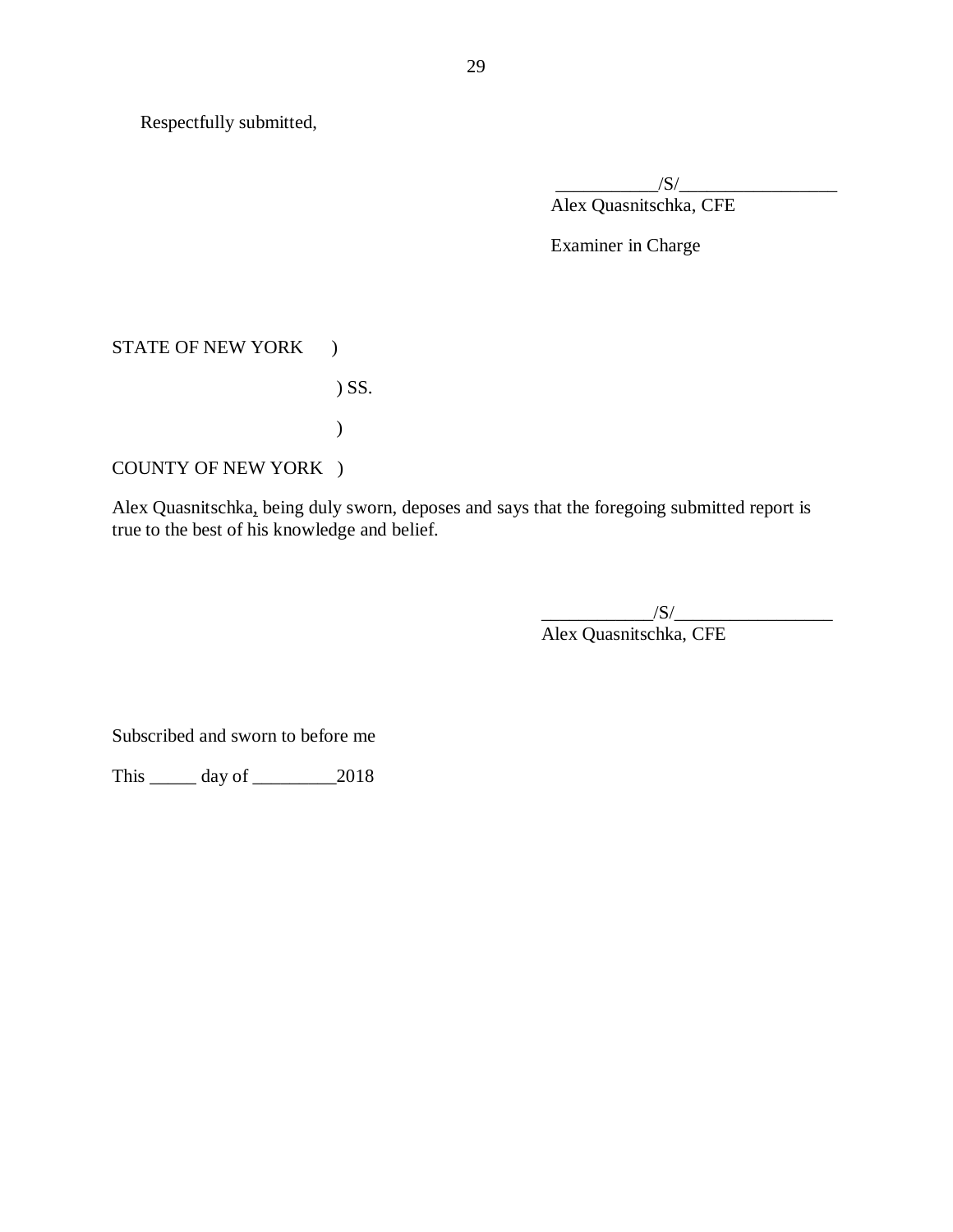Respectfully submitted,

\_\_\_\_\_\_\_\_\_\_\_/S/\_\_\_\_\_\_\_\_\_\_\_\_\_\_\_\_\_ Jeffrey Lonzo Usher, CFE

Principal Insurance Examiner

# STATE OF NEW YORK )

) SS.

)

COUNTY OF NEW YORK )

 Jeffrey Lonzo Usher, being duly sworn, deposes and says that the foregoing submitted report is true to the best of his knowledge and belief.

> \_\_\_\_\_\_\_\_\_\_\_\_/S/\_\_\_\_\_\_\_\_\_\_\_\_\_\_\_\_\_ Jeffrey Lonzo Usher, CFE

Subscribed and sworn to before me

This \_\_\_\_\_ day of \_\_\_\_\_\_\_\_\_2018